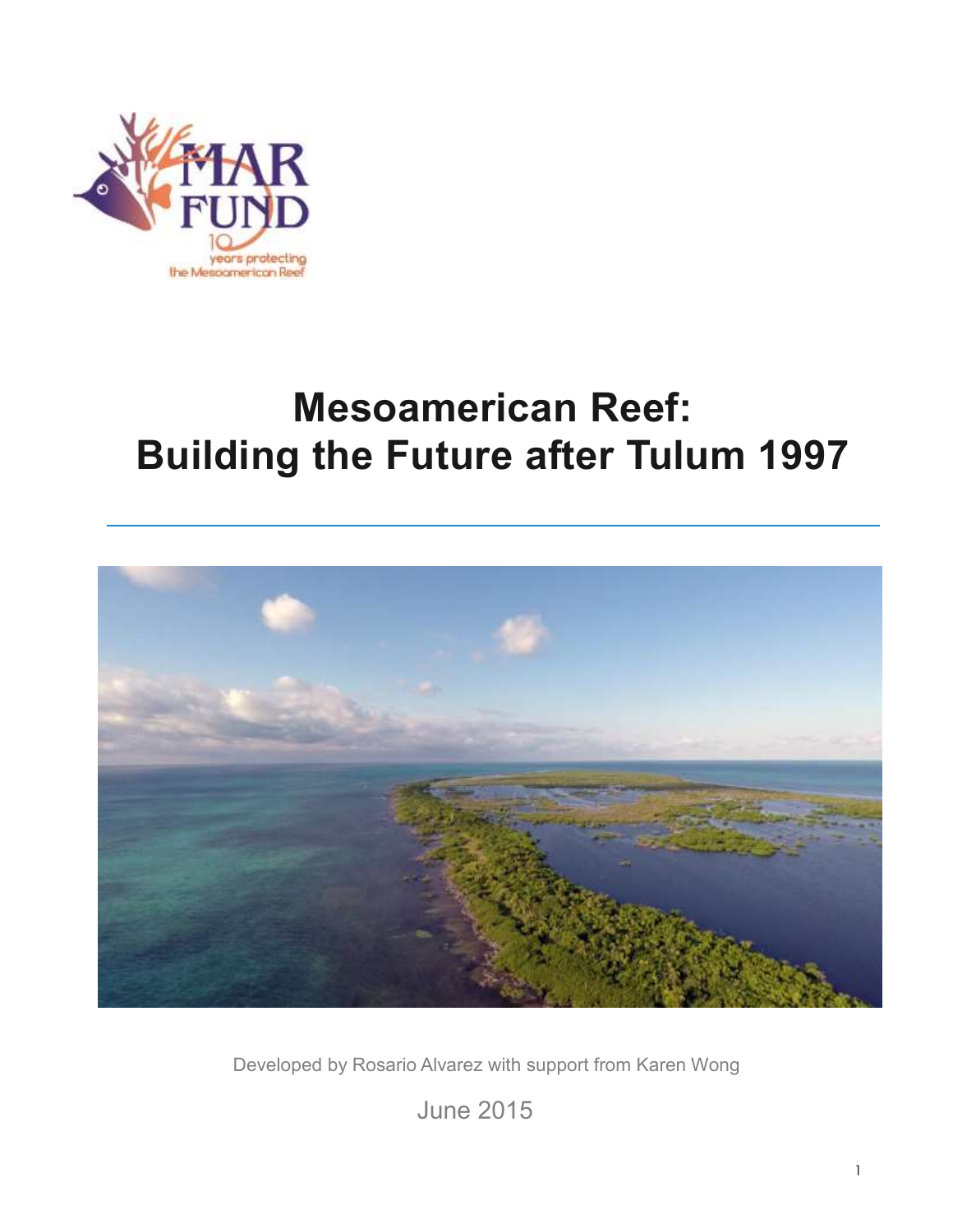| OBJECTIVE AND STRUCTURE OF THE DOCUMENT                                                                                                                                                                                                                                                                                                                                                                                                                                                                                                                                                                                                                         | 1                                                                                                                         |
|-----------------------------------------------------------------------------------------------------------------------------------------------------------------------------------------------------------------------------------------------------------------------------------------------------------------------------------------------------------------------------------------------------------------------------------------------------------------------------------------------------------------------------------------------------------------------------------------------------------------------------------------------------------------|---------------------------------------------------------------------------------------------------------------------------|
| <b>INTRODUCTION</b>                                                                                                                                                                                                                                                                                                                                                                                                                                                                                                                                                                                                                                             | 2                                                                                                                         |
| <b>TULUM DECLARATION</b>                                                                                                                                                                                                                                                                                                                                                                                                                                                                                                                                                                                                                                        | 3                                                                                                                         |
| <b>CONSERVATION CHALLENGES AND THREATS IN THE MESOAMERICAN REEF</b>                                                                                                                                                                                                                                                                                                                                                                                                                                                                                                                                                                                             | 4                                                                                                                         |
| <b>ACHIEVEMENTS AND PROGRESS IN CONSERVATIONS EFFORTS IN THE MAR REGION AFTER</b>                                                                                                                                                                                                                                                                                                                                                                                                                                                                                                                                                                               |                                                                                                                           |
| <b>SIGNING TULUM</b>                                                                                                                                                                                                                                                                                                                                                                                                                                                                                                                                                                                                                                            | 6                                                                                                                         |
| REEF ECO-REGIONAL PLAN (WWF)<br>MESOAMERICAN BARRIER REEF SYSTEM (MBRS) PROJECT                                                                                                                                                                                                                                                                                                                                                                                                                                                                                                                                                                                 | 6<br>6                                                                                                                    |
| <b>MAR CONSERVATION PROGRESS AND ACHIEVEMENTS</b>                                                                                                                                                                                                                                                                                                                                                                                                                                                                                                                                                                                                               | 7                                                                                                                         |
| <b>COUNTRY EFFORTS</b><br><b>BELIZE</b><br><b>MEXICO</b><br><b>GUATEMALA</b><br><b>HONDURAS</b><br><b>REGIONAL EFFORTS</b><br><b>MAR CONNECTIVITY NETWORK</b><br><b>GULF OF HONDURAS</b><br><b>MESOAMERICAN REEF CONSERVATION PROGRAM</b><br><b>WATERSHEDS</b><br><b>MESOAMERICAN REEF (MAR) PROGRAM</b><br><b>MAR LEADERSHIP PROGRAM</b><br><b>REEFS FOR LIFE</b><br>HEALTHY REEF INITIATIVE (HRI)<br><b>CARIBBEAN CHALLENGE INITIATIVE</b><br><b>MAR FUND</b><br><b>CONSERVATION AND SUSTAINABLE DEVELOPMENT OPPORTUNITIES IN MAR</b><br><b>CONSERVATION</b><br><b>INFORMATION/KNOWLEDGE</b><br><b>HOMOGENIZING FISHING-</b><br><b>MANAGEMENT INSTRUMENTS</b> | 8<br>8<br>8<br>$9\,$<br>9<br>10<br>10<br>10<br>10<br>10<br>10<br>11<br>11<br>11<br>11<br>12<br>13<br>13<br>13<br>14<br>14 |
| <b>DONORS COMMITTED TO MAR</b>                                                                                                                                                                                                                                                                                                                                                                                                                                                                                                                                                                                                                                  | 14                                                                                                                        |
| <b>KFW</b><br><b>SUMMIT FOUNDATION</b><br><b>OAK FOUNDATION</b><br><b>USAID</b><br><b>IDB</b>                                                                                                                                                                                                                                                                                                                                                                                                                                                                                                                                                                   | 14<br>14<br>14<br>14<br>15                                                                                                |

# **Table of Contents**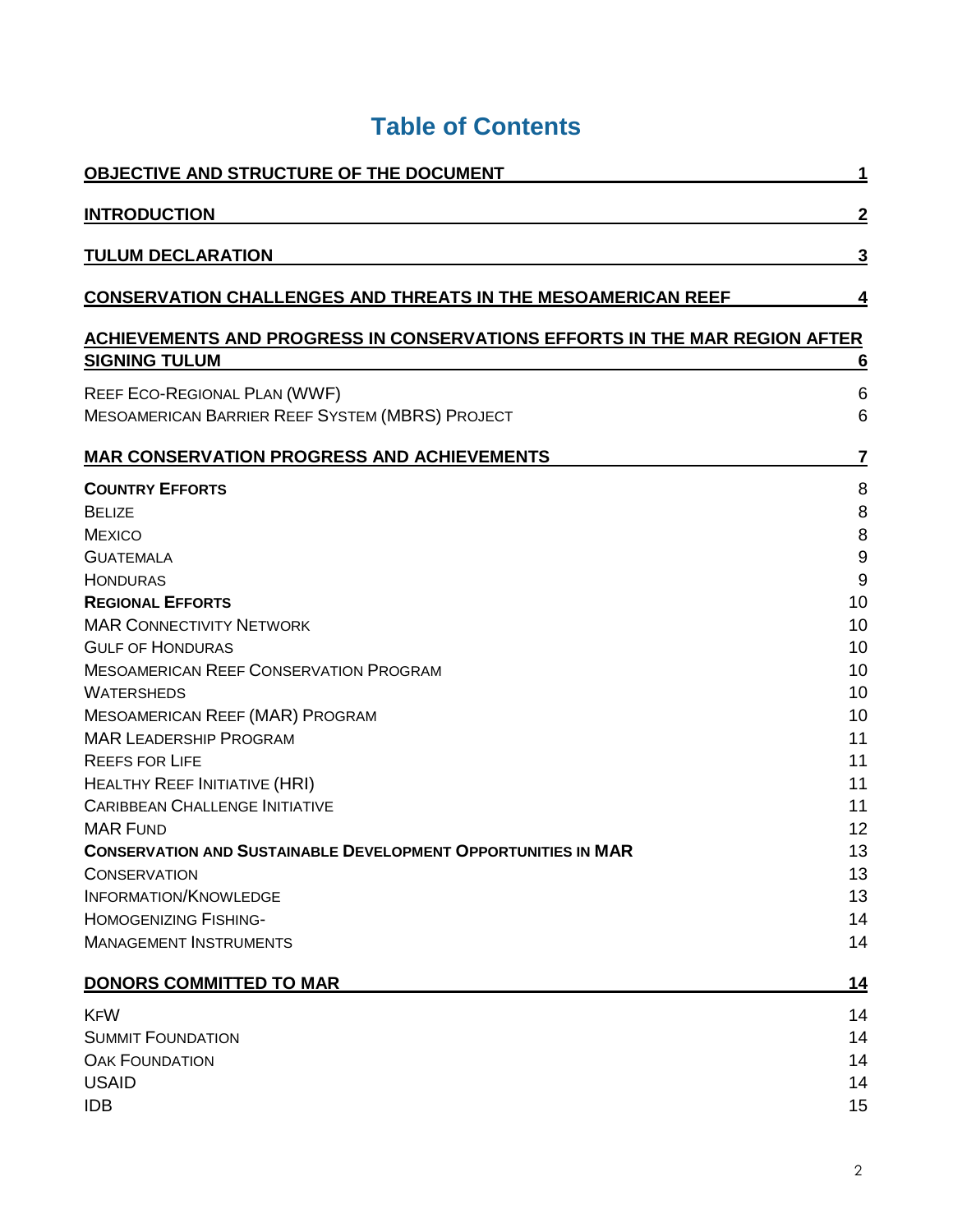| <b>FFEM</b><br><b>REFERENCES</b> | 15 |
|----------------------------------|----|
|                                  | 16 |
| <b>BIBLIOGRAPHIC CITATIONS</b>   | 16 |
| <b>INTERNET CITATIONS</b>        | 17 |
| <b>LIST OF INTERVIEWEES</b>      | 18 |

## **Disclaimer**

This document is the result of work coordinated by Rosario Alvarez, not necessarily represent the ideas or official policies of the Mesoamerican Reef Fund – MAR Fund.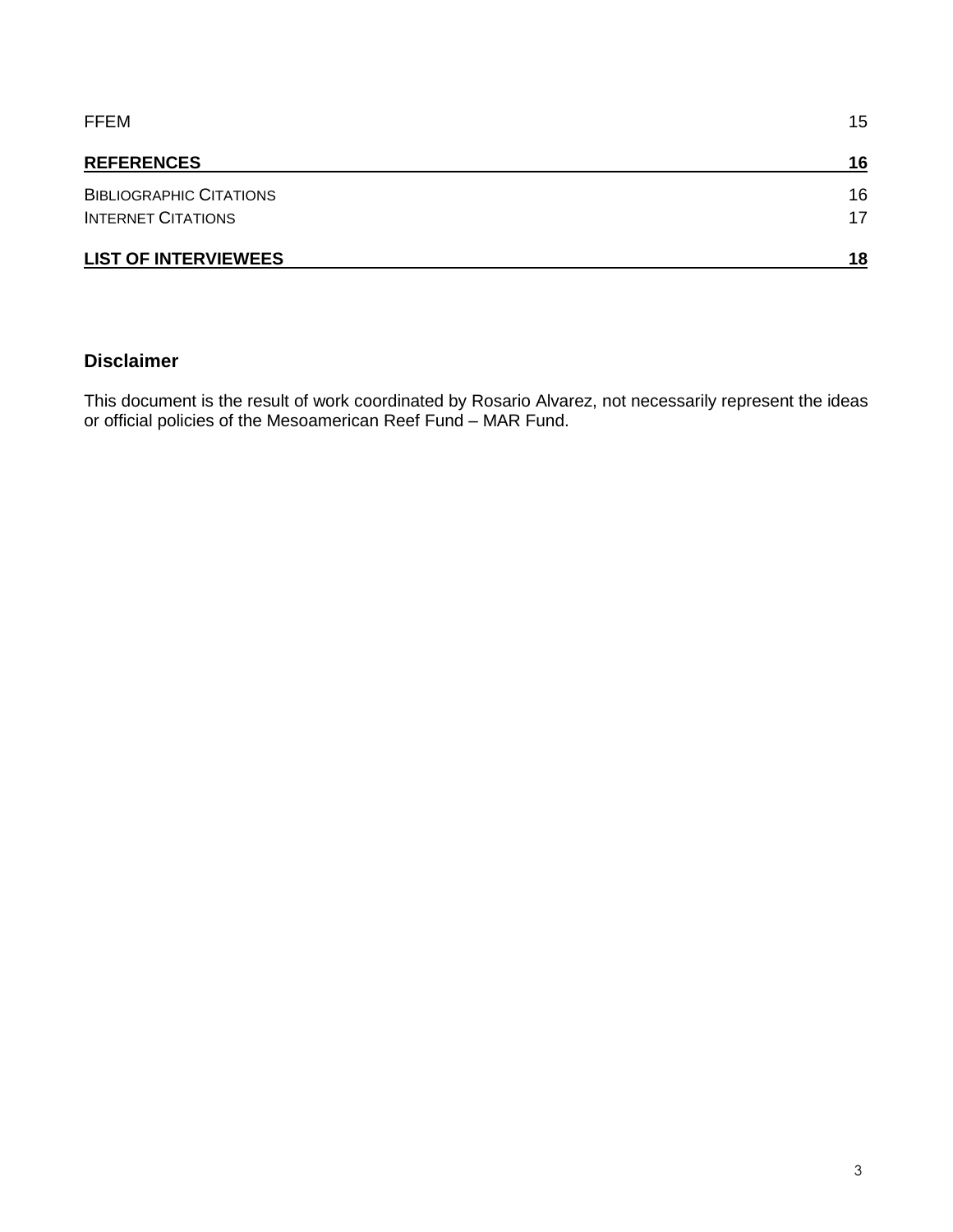# **Objective and Structure of the Document**

Eighteen years have elapsed since the Tulum Declaration was signed<sup>1</sup>. In it, the Presidents of Mexico, Guatemala and Honduras, and the Belizean Prime Minister committed to the common purpose of conserving the Mesoamerican Reef System (MAR). This document reflects the success, achievements, failures, and future opportunities for this region, considered one of Earth's most biologically important areas, with one of the highest marine diversity. This compilation aims to analyze the past and present of the reef, in order to strengthen future decision-making processes and to re-positioning the region vis-à-vis government stakeholders, donors, and cooperation agencies.

In order to develop this document, historical and recent documents containing agreements, projects, studies, and analyses were gathered from May to July, 2014. Key government, academic, and civil-society stakeholders in the four countries were interviewed. Their opinions were included in the various sections, along with information from desk research.



Mesoamerican Reef System

l

<sup>1</sup> http://www.inecc.gob.mx/descargas/ai/doc\_32.pdf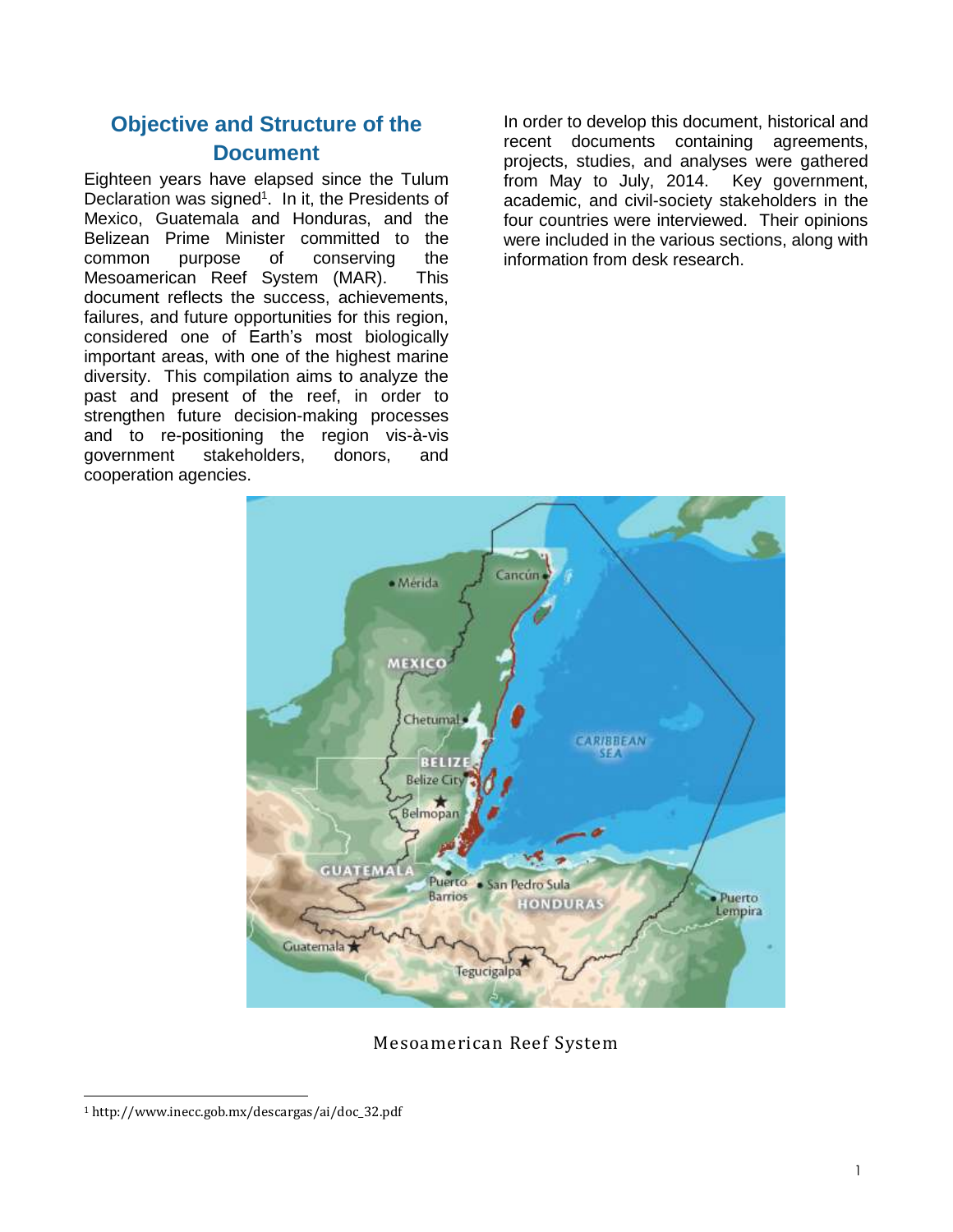

# **Introduction**

The Mesoamerican Reef (MAR) is an area spanning approximately 1,000 km along the Caribbean coasts of Belize, Guatemala, Honduras, and Mexico. It starts on Cabo Catoche, north of Quintana Roo, Mexico, it borders the coasts of Belize and Guatemala, and ends in the Isla de la Bahía/Cayos Cochinos complex in the northern coast of Honduras. It is the largest reef system in the Atlantic Ocean. This is a highly bio-diverse area that includes barrier, fringing, and patch reefs, and a highlyassociated system of mangroves, coastal lagoons, marine grass, beaches, rivers, and coastal wetlands.

The MAR is the marine equivalent of the Mesoamerican Biological Corridor, which comprises five southern Mexican states (Campeche, Chiapas, Quintana Roo, Tabasco, and Yucatán) and seven Central American countries (Guatemala, Belize, Honduras, El Salvador, Nicaragua, Costa Rica, and Panama). 2

The MAR supports (financially, culturally, and environmentally) approximately two million people in four countries, most of whom live in coastal areas and islands. Tourism is the main economic activity in the region, and the second one is fishing. It is estimated that one out of

l

every five persons in the Caribbean coasts works in tourism-related activities. Every year, the MAR is host to eight million tourists, who generate income estimated at 5 billion USD. Tourists come from various countries, attracted by MAR's natural and cultural resources. It is estimated that 100,000 persons living along the reef depend directly on fishing-related activities. Fish exports in Belize and Honduras reached 300 million USD in 2012.

Various indigenous inhabitants and ethnic groups live on the coastlines of the four countries, including Garífunas, Mayas, and Misquitos, whose livelihoods depend on the same economic activities linked to coastal and marine resources, such as fishing and tourism. In the case of Mexico, fishing is still one of the most important economic activities among the Mayan population that still lives in this area $3$ .

The region also has interesting archeological vestiges. All along the coast there are Mayan structures that could have been used as signals or beacons in times before the Spaniards arrived. Many of these structures indicate the places where there are breaks in the reef or entrances to the area, and in other cases, they even mark the places where there is danger.

<sup>2</sup> Ardisson et al., 2011

<sup>3</sup> Daldabuit, G. M., H. Cisneros & E. Valenzuela. 2006b.

Globalización y turismo en el sur de Quintana Roo. Estudios de Cultura Maya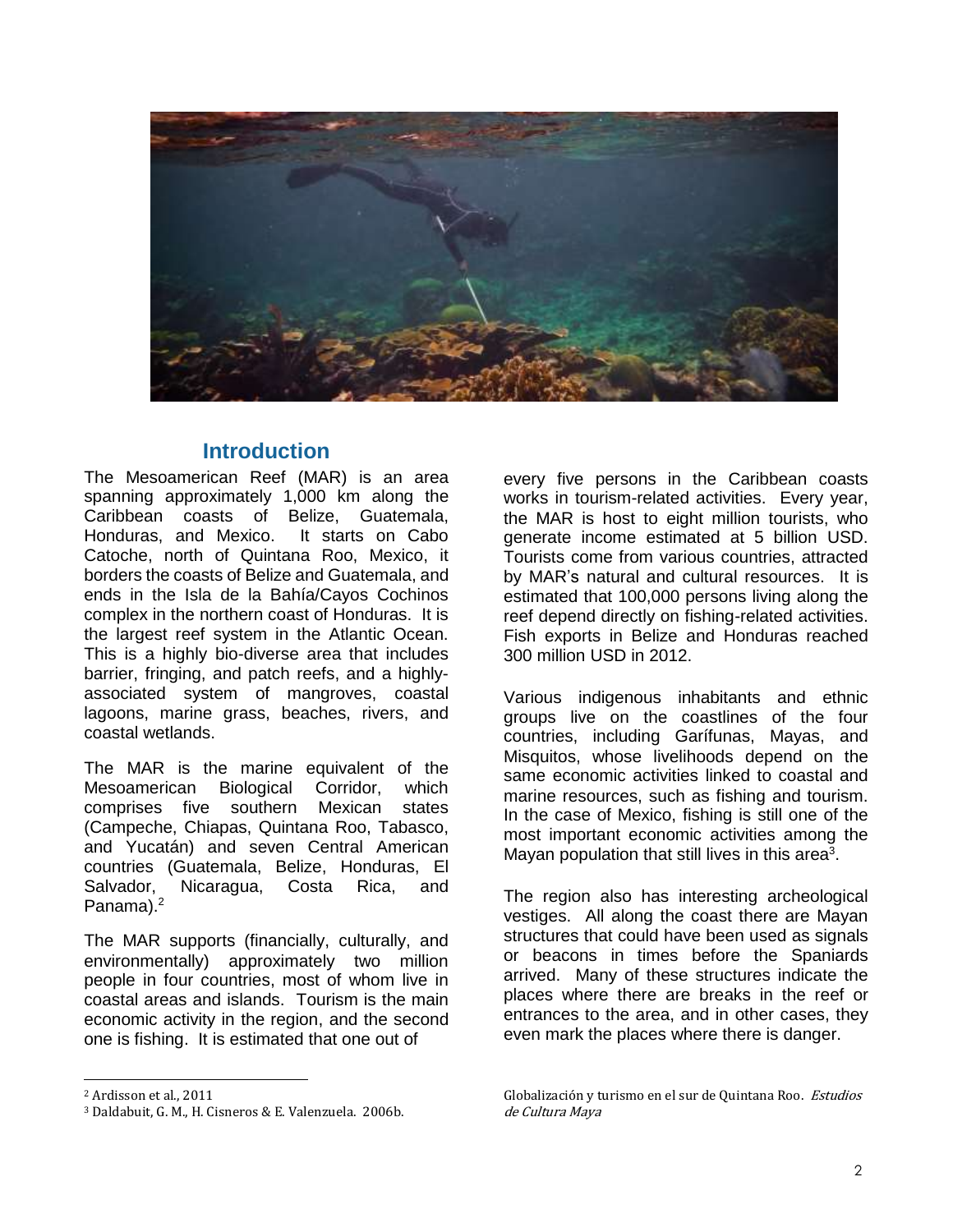# **Tulum Declaration**

The Mesoamerican Reef constitutes one of the most feasible and overreaching opportunities to execute a multi-national conservation project on a globally-relevant eco-system. The four countries that constitute it, aware of its importance, met to develop an initiative to highlight the ecological value of the MAR and the importance of conserving it.

On June 5, 1997, the World Environment Day, in Tulum, Quintana Roo, Mexico, the Presidents of Mexico, Guatemala, and Honduras, and the Prime Minister of Belize<sup>4</sup> signed an agreement known as the Tulum Declaration. This agreement promoted the conservation of the reef system by promoting its sustainable use and establishing work linkages among authorities, and promoted developing cooperative programs and projects, as main issues.

The Tulum Declaration is framed within the previous agreements, Tuxtla I (1991) and Tuxtla II (1996) on commitments to consolidate spaces for peace, stability, and development in the region.

Mexico, which hosted the Tulum Declaration, played an important role during the six months leading up to the meeting. Its initiative was significant to achieving this agreement among the four countries. The Tulum Declaration was well received in the four countries, which committed to developing an action plan to further conservation and sustainable use of the MAR.

The Tulum Declaration inspired the four countries' governments, organized civil society, and the international cooperation. Reactions and initial investments in the area were different for each country. Mexico focused on declaring marine protected areas; Belize centered on developing a comprehensive coastal plan; Honduras concentrated on protecting one of its most important areas: Islas de la Bahía and Banco Cordelia, while Guatemala committed to

 $\overline{a}$ 

declaring the Punta de Manabique Wildlife Refuge.

The Comisión Centroamericana de Ambiente y Desarrollo (Central American Commission on the Environment and Development–CCAD in Spanish), constituted by the Ministers of Environment in the seven Central American countries and Mexico (as an observer), has been a regional body that has generated multiple initiatives. With Support from the Global Environment Facility (GEF), through the World Bank and numerous civil-society organizations, worked on designing an Action Plan to manage the MAR. The result was the development of a Fifteen-Year Plan for MBRS Conservation and Sustainable Use, known as the Mesoamerican Barrier Reef System, MBRS, Plan.

Eight years later, the Tulum Declaration was ratified. On July 11, 2006, the "Agreement to Renew the Commitments pertaining to the Mesoamerican Reef within the Framework of the Tulum Declaration" was signed in Panama.

Upon renewing the commitments signed in 2006, the countries agreed to jointly request the International Maritime Organization (IMO<sup>5</sup>) to declare the MAR area as a Particularly Sensitive Sea Area (PSSA) aiming to protect it from increased shipping traffic. This declaration is still pending.



<sup>4</sup> Mexico: Ernesto Zedillo; Belize: Manuel Esquivel;

Guatemala: Alvaro Arzú Yrigoyen; Honduras: Carlos Roberto Reyna

<sup>5</sup> IMO is the specialized UN agency for maritime matters. By means of agreements, it promotes cooperation among member states and the transportation industry to improve maritime safety and prevent marine pollution.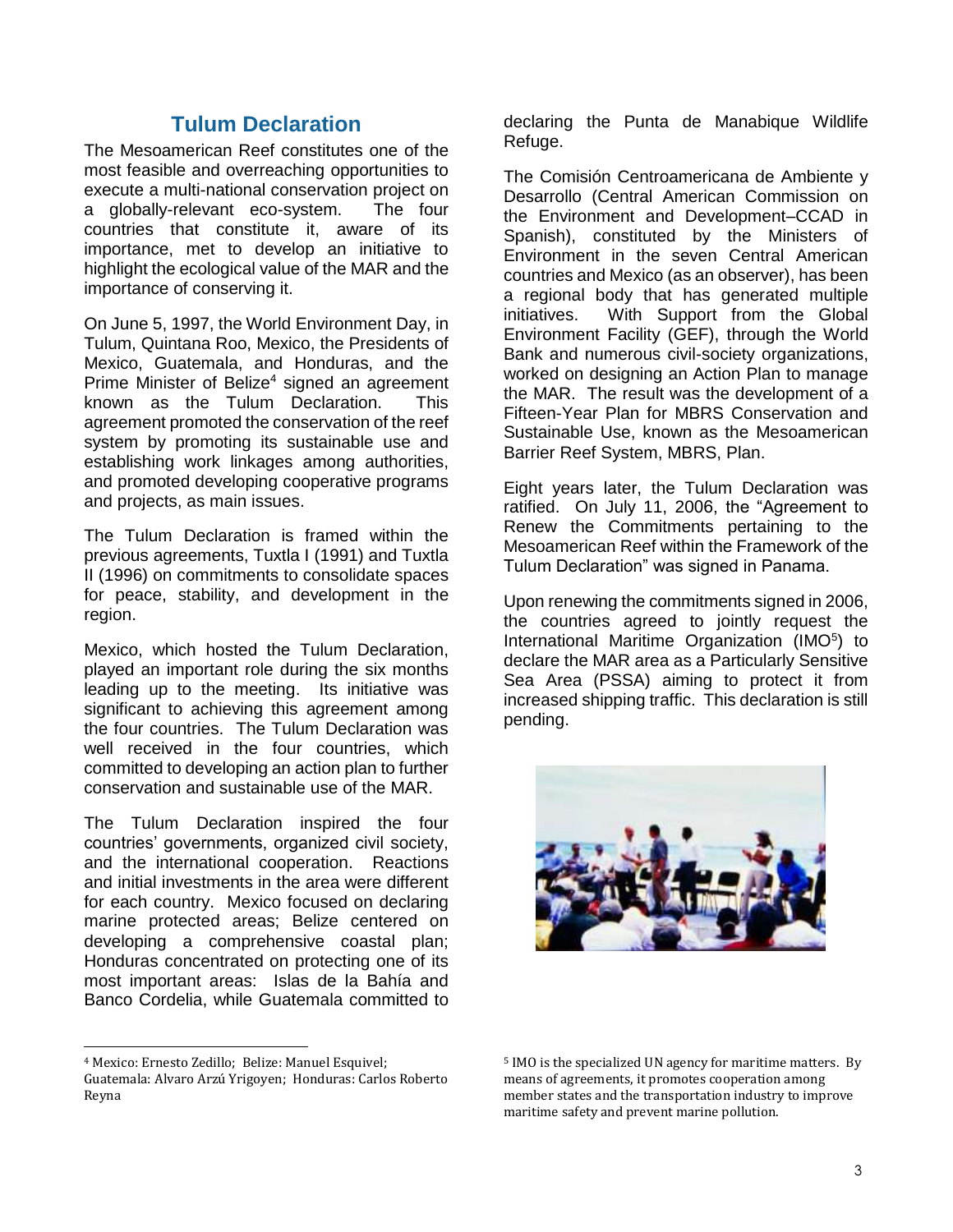# **Conservation Challenges and Threats in the Mesoamerican Reef**

Nearly 80% of MAR reefs are located within a 2 km strip adjacent to the shoreline, which make them highly vulnerable to human activities. <sup>6</sup>

In 1994, before the Tulum Declaration, it was considered that the reef ecosystem was in much better conditions than those of many other Caribbean reefs. However, according to information from the Healthy Reefs Initiative<sup>7</sup>, several reef-health indicators (especially fish abundance) are now underneath the average corresponding to the Caribbean.<sup>8</sup>

The HRI report for 2012 mentioned that some of the main threats facing the region include the rapid and disseminated lionfish invasion, and climate change, which alters the chemistry of oceans, causing their acidification, an increase in water temperatures, and coral blanching, diseases and mortality. Other threats include agro-chemical, sediment, and nutrient discharges into the sea, as a result of agricultural activities on land; marine dredging, which causes loss of feeding grounds (mangroves, marine grass); non-sustainable fishing practices that reduce fish populations and modify the food chain, and hurricanes and storms that cause coral breakage and elimination.

Lionfish is one of the most pressing concerns. They are a venomous species native to the Indo-Pacific ecosystems that were –accidentally or deliberately– released in South Carolina, United States of America, and migrated to the warm waters of the Mesoamerican Reef, where they have settled as an invasive species that is causing serious problems. At present, they constitute a serious threat to coral reefs in areas from Bermuda, Florida, the Gulf of Mexico, the Caribbean islands, Central America down to northern South America.

National and international shipping traffic and pollution caused by intentional and/or accidental discharges have caused physical damage to MAR's ecological characteristics. Even though in Mexico, Belize, Guatemala, and Honduras there are laws, norms and other legal instruments regulating maritime traffic and environmental protection, to date there is no regional legislative agreement, notwithstanding efforts such as the ones undertaken by Mexico and the Golf of Honduras to that end. Between 1997 and 2008, CONANP in Mexico reported twenty-four ship grounding incidents that have damaged an area estimated at over 12,943 square meters of reef area.

Between 1996 and 2010 at least 40 accidents involving freighters, ferries, cruise ships, fishing vessels, tugboats, and privately-owned yachts and sailboats were reported. They damaged over 50,000 square meters of coral reefs. The main causes for ship groundings are adverse climate conditions (northerly winds, tropical storms, hurricanes), inaccuracies in navigation charts, lack of signaling, negligence, and mechanical ship failure. Reefs have also been damaged due to anchoring, sediment deposits during maneuvers and during ship-rescue efforts.<sup>9</sup>

There are still differences among countries and boundary or political disputes that have yet to be resolved. Conversations among governments and ministers of the four countries are not a simple matter. Some funding sources have expressed the complexity of working at the regional level and have progressively migrated to funding country programs and projects, even though most donors continue to support a regional vision for the reef.

Addressing environmental pollution in the MAR requires more investment than the one presently being destined to planning, public policies, and technical-scientific research. Belize's oil development is being considered a regional threat due to the intended potential extraction

l

<sup>6</sup> SEMAR, 2002; Murray, 2007; García-Salgado et al., 2008.

<sup>7</sup> www.healthyreefs.org

<sup>8</sup> 2008 Report Card for the Mesoamerican Reef

<sup>9</sup> Ardisson et al., 2011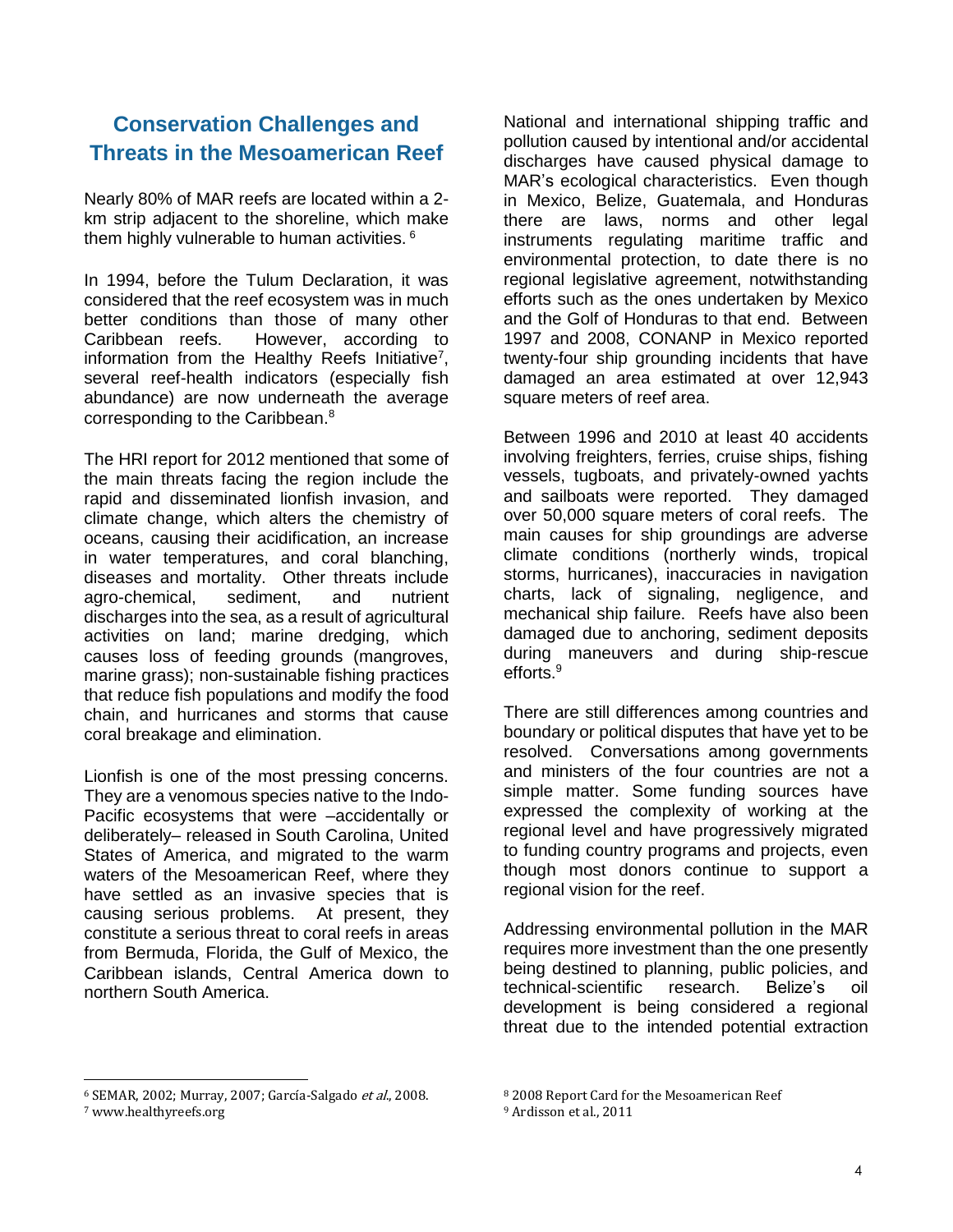and the delicate inter-relation and balance with the other three countries.

In 2004, the MAR Project Coordinating Unit designed the "Common-Application Agreements for the MAR Area", in which the region's countries planned to harmonize tourism, fishing and protected-area management issues.<sup>10</sup> However, these have not yet been materialized in the field.

Efforts pertaining to watershed protection have been scarce. Examples of these are the hydrological reserves at Sian Ka'an in Mexico, which have encountered considerable resistance. The Sierra de las Minas water fund is also being developed in Guatemala. The water-governance marks have still not been resolved.

The great tourist coastal developments, such as Cancun, continue to be operations subsidized by the state, evidencing a lack of planning and coresponsibility between the state and private investments.

Fishing is another pending issue in the reef. The fishing sector has not been coherently incorporated into conservation efforts, especially in Mexico. A focus on production has been prioritized over conservation of the whole reef. A good portion of conservation projects and initiatives have focused on establishing and conserving marine protected areas (MPAs). In recent years, initiatives that group together production and conservation, such as fishing refuges have been adopted and have been well received in the region. Fishing structures and interventions must be expanded significantly in the whole reef.

Addressing climate change is a worldwide challenge. There are a considerable number of variables that come together to cause impact on land and marine habitats. Governments in the four countries have acknowledge this challenge, but significant investments have not been agreed upon to study the impacts of this change on reef health. Studies have not yet been

l

undertaken at the regional level to model changes in ocean temperatures and to identify the resistance of Mesoamerican reefs to them, to changes in water pH or to sedimentation processes that will increase sea levels. The cost of generating this knowledge and the investments required to mitigate the effects of climate change are still not known, and there is no formal study to establish a figure that would provide governments and international funders a better understanding of the magnitude of the problem.

Political mechanisms in the four countries difficult coordination and integration of conservation efforts. Within the borders of each country there are also opportunities to improve integration between the various government levels. Protected –area administration in each country requires coordination efforts by several agencies (environmental, social, economic) which are very scarce. There are many asymmetries and imbalances in countries that have not been directly addressed by all countries. For example, the context of territorial disputes between Belize and Guatemala or the negative impact of pollution from Honduran and Guatemalan rivers or pollution in Honduras from the Río Motagua. Coordination efforts are more effective in civil-society organizations, but the lack of government agreements is dificulting progress.

<sup>10</sup> (Ardisson et al., 2011) (UCP, 2004).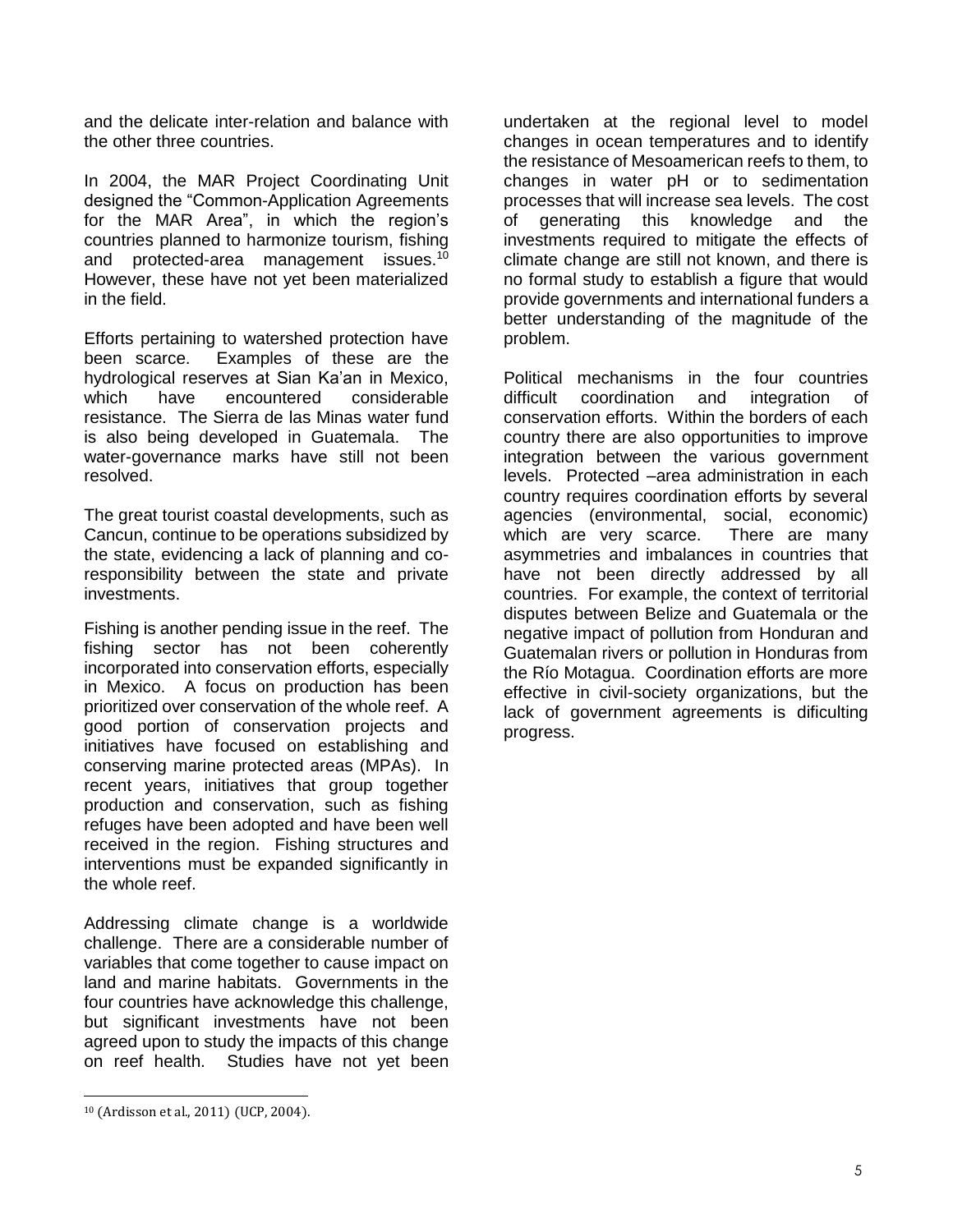# **Achievements and Progress in Conservation Efforts in the MAR Region after Signing Tulum**

Without disregarding the threats and the documented decrease in reef health as the most important focuses, it is important to underscore a considerable number of achievements in the region. Some of the progress achieved after signing Tulum is stated and described below.

# Reef Eco-Regional Plan (WWF)

The *World Wildlife Fund<sup>11</sup>* developed the first eco-regional plan for the reef as a joint effort by over 60 local and international experts who identified 26 sites that are important because of their bio-diversity. This study was relevant because, for the first time, the region was analyzed focusing on the importance of ecological connectivity, ocean currents, and connections among habitats. The conclusions of this study mention that *"the poor level of development in the region and the good environmental conditions in most of the reef provide a unique conservation opportunity to prevent the type of damage to the habitat that*  has occurred in other parts of the world"<sup>12</sup> The study also concluded that there are challenges for regional conservation that include coastal development in Cancun and Belize City; pollution in the Bay of Chetumal; agricultural pollution in La Ceiba and Trujillo and coastal development and overfishing in the Bay Islands of Honduras.

In the most recent analyses, such as the Eco-Regional Evaluation of the Mesoamerican Reef, developed by *The Nature Conservancy*<sup>13</sup> in 2008 and bi-annual reports on the ecological health of the reef published by the *Healthy Reefs Initiative*  (HRI) are less optimistic than WWF in their 2002 conclusions, but these subsequent studies have been very important because they have made it

possible to have information on reef-health conditions throughout time.

# Mesoamerican Barrier Reef System (MBRS) Project

Signing the Tulum Declaration provided support to promote cooperation among the four countries. The importance of the region attracted the interest of multilateral agencies. The World Bank, with resources from the Global Environment Fund launched an ambitious sixmonth project known as *Mesoamerican Barrier Reef System* (MBRS) Project. This Project invested 10.82 million USD in the Central American Commission on the Environment and Development (CCAD) to provide assistance to Belize, Guatemala, Honduras, and Mexico to manage the region as a regional and shared ecosystem, with a focus on regional aspects that are normally not included in country action plans and funding costs that are normally not considered in the budgets of the countries' government-agency budgets.

The Project also had parallel co-funding sources from the World Wildlife Fund (WWF), Oak and Summit private foundations, the United States Agency for International Development (USAID), the United Nations Foundation (UNF), and The Nature Conservancy (TNC). Those contributions have been estimated at an additional 10 million USD. The MBRS Project started with objectives that included safeguarding biodiversity values, preserving functional integrity and creating a framework for the sustainable use of resources in the area. It centered on establishing Marine Protected Areas (MPAs) and their adequate planning, managing, and monitoring.

The MBRS Project is considered as being decisive to launch conservation actions in the region. However, its start-up was complex. The project coordinating office was installed in Belize. MBRS Project investments centered on improving MPA management and improving

 $\overline{a}$ <sup>11</sup>World Wildlife Fund in Mexico www.wwf.org.mx

<sup>12</sup> Kramer, P.A. and Kramer, P.R. (ed. M. McField). 2002. Ecoregional Conservation Planning for the Mesoamerican Caribbean Reef. Washington, D.C., World Wildlife Fund.

<sup>13</sup>Arrivillaga, A. and N. Windevoxhel. 2008. Ecoregional Assessment of the Mesoamerican Reef Marine Conservation Plan. The Nature Conservancy, Guatemala.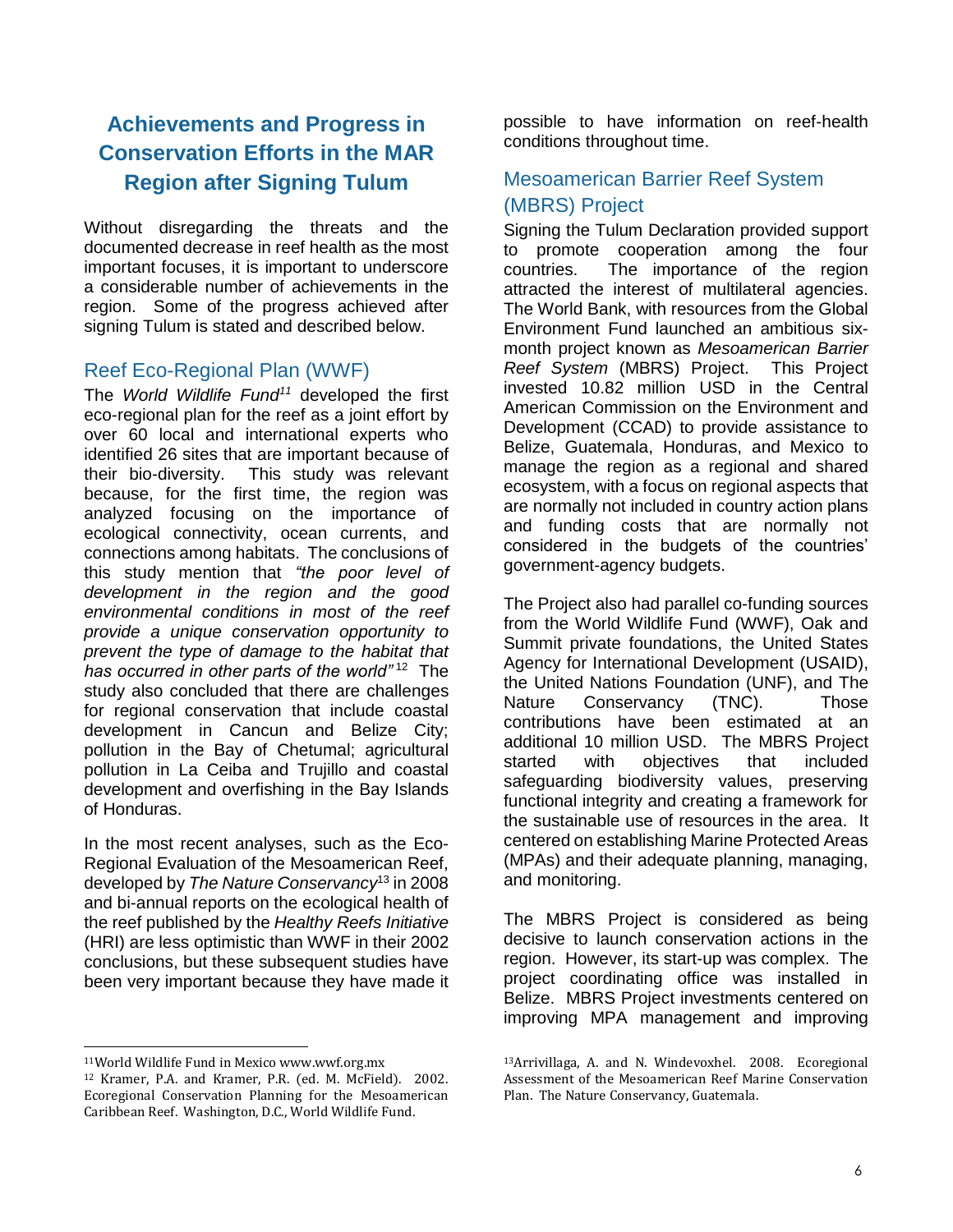existing capacities. Management plans were developed for 17 MPAs. Investments were made to harmonize management policies in cross-border areas, fisheries, and tourism. Belize, Honduras, and Guatemala signed a ministerial-level agreement to use shared resources in these three sectors. A Regional Environmental Monitoring System (REIS) was established. Important studies to measure the quality of fresh-water effluents were funded and surface water hydrodynamic models were developed. Investments were also made in a considerable amount of training and humancapital development.

The MBRS Project reached its proposed objectives, as documented in the results of the project published by the World Bank. However, a set of circumstances, which included institutional processes and arrangements of the funding agency, the World Bank, that were designed for national- and not regional-level projects, and a general difficulty in generating consensus and synergies among the countries' main stakeholders complicated project implementation. At the end of the fifth year of MBRS Project implementation, preparations started for the second phase of the project, in which CCAD was again the promoter. The MBRS Project II never materialized and the project concluded on June 30, 2007. The lack of funding once Phase I was concluded made it impossible to continue important actions, such as the REIS monitoring system.

One of the lessons learned with the MBRS Project was that innovative mechanisms need to be established to access regional funding and that there is constant need for open dialog and consultations among the various stakeholders. Stakeholders from different sectors in the four countries that an effort such as the MBRS should be replicated, taking into account that those factors hindering its implementation should not be repeated.

Signing the Tulum+8 agreements (in 2006) was an attempt to revive the dynamics and drive

generated by the Tulum Declaration, which did not have the expected success. There has not been any other solid initiative with a regional vision in the Mesoamerican Reef except for MAR Fund.

# **MAR Conservation Progress and Achievements**

A historical milestone has been achieved by the four countries with the inclusion of 35% of their territorial waters and 67% of their coral reefs as marine protected areas. Around 63 marine and/or coastal protected areas spanning 2,800,000 ha (11 MPA in Mexico, 25 in Belize, 3 in Guatemala, and 9 in Honduras) have been declared. All of them are part of the national protected-area systems in each country. Many of them have been allotted funds in the national budgets and have management plans and unique conservation strategies.

National and international civil-society organizations have achieved important progress in the region. Regional initiatives implemented by civil society have been able to keep away from political controversies among countries, and have taken advantage of the collaboration generated by declarations or events. They have been constant in funding their own and their allies' projects in the region.

As to generating and disseminating knowledge, several institutions promote activities with students, fishermen, region's inhabitants, park rangers, and service providers on issues such as the value, function, fragility and use of coral reefs to reduce the impacts generated by human activities and to raise community awareness to further their conservation.<sup>14</sup>

In the whole region, as an additional common conservation movement, fishing refugees have been decreed, as a key strategy that aligns civilsociety groups, fishing cooperatives, and government agencies. They have been declared

l <sup>14</sup> Ardisson et al., 2011. Rodriguez-Martínez, 2999. MAR, 2003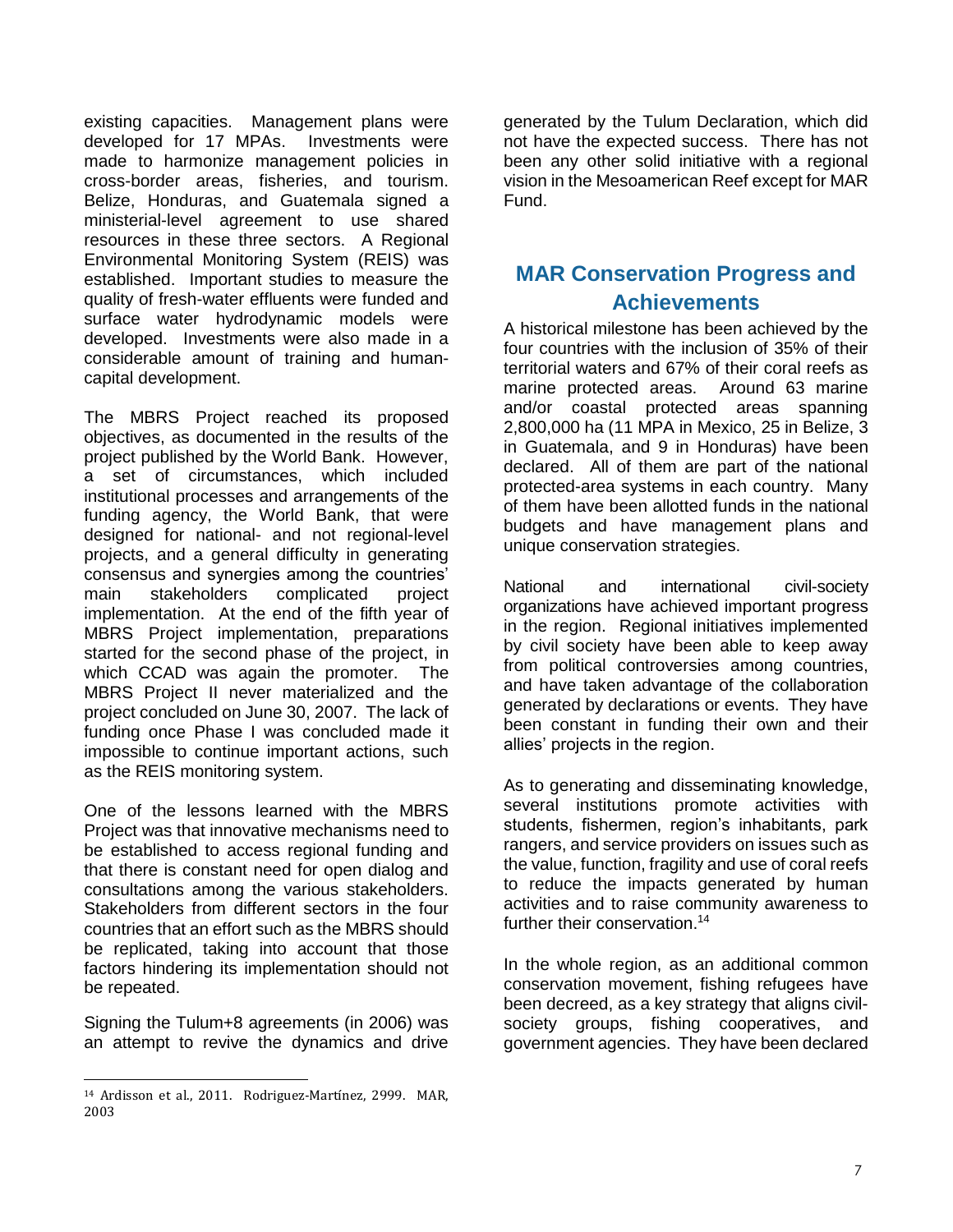in Mexico, Guatemala, Honduras, and Belize. Countries share experiences and refugees are successfully replicated.

## Country Efforts

The governments of each one of the four countries sharing the reef have given their political endorsement to conserving their "part of the reef". In different measures, each one is coordinating its government agencies, and international and local civil-society organizations. Even before the Tulum Declaration was signed, there was a national conservation fund in each country, which invested strategically in the area. The four countries have developed their own legislative frameworks to strengthen conservation and the sustainable use of natural resources.

#### **Belize**

Belize has kept its leading role insofar as sustainable fisheries management. Credit must be given to this country because, notwithstanding the pressures of oil exploration and the large cruise-ship industry, it has achieved significant progress in conserving its spawning aggregation zones. Seven out of its 13 aggregation areas are constantly patrolled and receive more protection than those in any other country. Insofar as its protected areas, Belize's MPAs previously covered 14% of its territorial waters, but as a result of the Turneffe Declaration in 2012, they now cover 20% of them. In 2011, Belize became the first country in the world to prohibit trawling shrimp fishing in all its territorial waters and its exclusive economic zone.

Belize's fisheries regulation includes important issues such as:

- $\checkmark$  Prohibiting parrot-fish and surgeon-fish fishing. Belize is the first country with a national law to protect reef fish.
- $\checkmark$  Establishing strict fishing regulations for Nassau groupers
- $\checkmark$  Creating refuge areas when all types of fishing is banned
- $\checkmark$  Establishing strict control of fishing gear
- $\checkmark$  Controlling the status of deep-sea fishing licenses

In October 2014, the European Union recognized the progress achieved by Belize in reforming its legal framework and adopting new inspection, control, and surveillance rules. This enabled the elimination of the commercial barriers that had been imposed on Belize in March, 2014.

#### **Mexico**

Mexico has significantly increased its protected areas from 1997 to date. Six MPAs have been decreed in the MAR region. It is important to underscore private-sector and civil-society participation in promoting sustainable fishing products. The Marine Stewardship Council's certification "Certified Sustainable Seafood MSC" awarded to Sian Ka'an and Banco Chinchorro lobsters makes them the first examples of certified products in the whole reef.

Fishing refuges have been decreed in Mexico, in Espíritu Santo Bay in November 2012, in Banco Chinchorro and Punta Herrero on September 2013, and now, there is a proposal to establish another one in Cozumel. The Kanan-Cay alliance has been crucial to establish these. Kanan-Kay represents the coming together of 40 organizations in the Mexican Caribbean. This collective form of working is noteworthy because of the importance it is placing on fishing cooperatives and civil-society groups.

Examples of this successful experience in other areas of Mexico, such as the case of Isla Natividad in the biosphere reserve El Vizcaíno, where abalone-fishing areas were closed at the initiative of the cooperative groups themselves. This has been an example and a spearhead for fishing refuges in the Mesoamerican Reef.

The Chakay collective trademark is another successful experience in Mexico. Six Quintana Roo fishing cooperatives harvest lobster in a sustainable manner; each fisherman harvests live lobsters, but release reproductive-age individuals, berried females, and juveniles. They label each lobster individually and sell them with no intermediaries under the fair-trade scheme. Fishermen also participate in reef research, conservation, and recovery activities.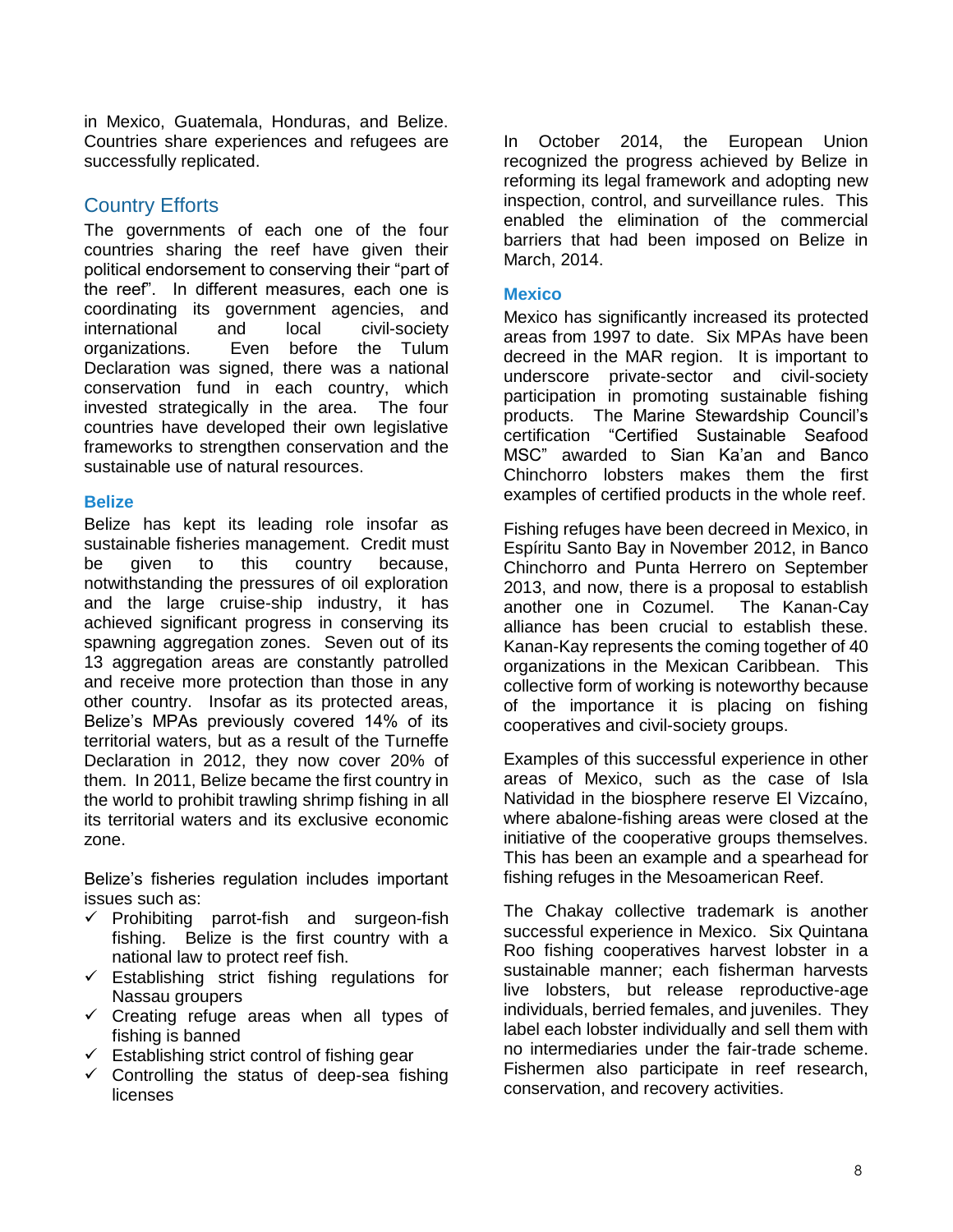Organizations such as Oceanus in Mexico have been successful in replenishing pink conch in Banco Chinchorro areas, and they are training Belizean and Honduran fishermen on how to restore reefs. Oceanus creates artificial reefs with PET bottles and tires in front of the Holbox areas affected by erosion as an alternative to protect beaches, restore reefs, and use waste materials.

#### **Guatemala**

An outstanding feature in Guatemala is the fiscal incentive provided by the Government for conservation and sustainable businesses. It is also important to mention Guatemala's efforts to declare three fishing refuges and recovery areas within the bay of Punta de Manabique in 2012. They span 345 Ha and provide additional protection to 1,519 square meters of the wild life refuge constituted by the bay. These refuges and those of the La Graciosa and Santa Isabel lagoons establish a good conservation trend, although monitoring and patrolling efforts to ensure norm compliance in these areas must still be reinforced.

Guatemala's Ministry of Agriculture, Livestock and Food (MAGA), established a temporary lobster fishing ban from March 1 to June 30 in the bays of Amatique and Santo Tomás de Castilla, the mouths of Río Dulce and Río Sarstún, and the bays of La Graciosa and Santa Isabel. Similar closed seasons were established for shrimp and sea cucumbers. Lobster closed seasons are being harmonized by Belize, Guatemala, and Honduras.

#### **Honduras**

In Honduras, the shark sanctuaries declared in 2011 evidenced an interesting governmental vision, as it became the second country in the world to decree a law against fishing all types of sharks. The monitoring and validation work being undertaken in one of its most important MPAs, Banco Cordelia, and its designation in 2012 as a very important wildlife area has posed a great opportunity for zoning and community participation. The importance of Cordelia lies in that it has 70% live-coral cover, while most reefs

in the Mesoamerican Reef have only 19% such cover.<sup>15</sup> The coral reefs at Cordelia have a considerable amount of coral whose scientific name is *Acropora cervicornis,* a highly endangered species. In the bay of Tela in Honduras, important zones have been declared protected areas. Other protected areas declarations, such as the Texiguat Wildlife Refuge, in 1988; the Punta Sal National Park (Jeannette Kawas) in 1994, and the declaration of the Punta Izopo National Park as a RAMSAR site in 1996 are evidence of the important commitment to reef conservation assumed by Honduras. Other actions in Honduras include an indefinite closure of sea cucumber fishing, and as of 2013, temporary fishing bans for several species, such as lobsters, shrimp, Queen Conch, and groupers.



l <sup>15</sup> TNC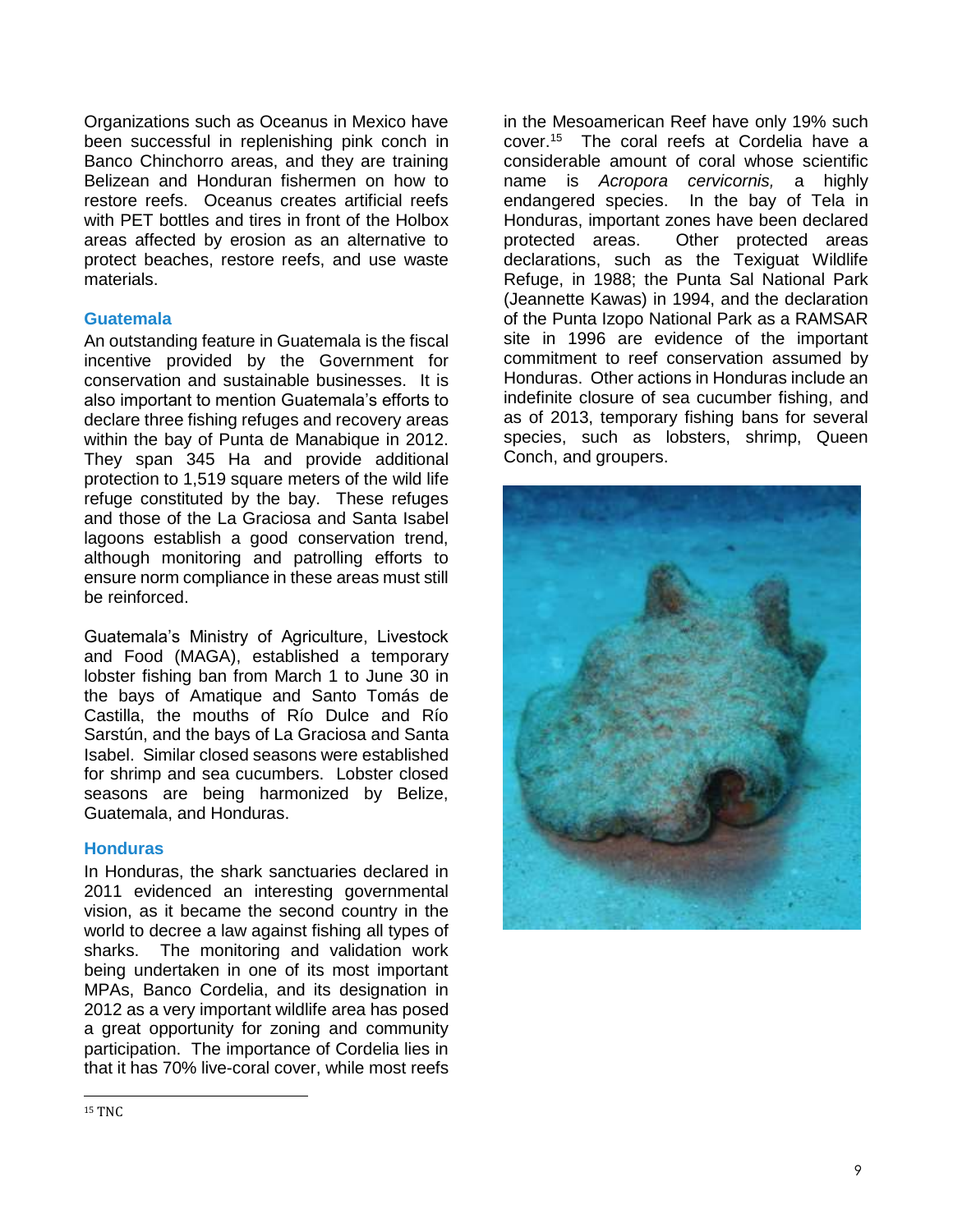# Regional Efforts

#### **MAR Connectivity Network**

Civil-society groups, the academic community and governments are unifying research and monitoring methodologies, as is the case of the *MAR Connectivity Network*<sup>16</sup> in which CONANP, ECOSUR, CINESTAV, NOAA, and the University of Miami-RSMAS<sup>17</sup> provide a forum for constant exchanges of experiences and ideas among researchers and protected-area managers. The network has produced results such as assessing biodiversity of reef fish larvae, distributions, and oceanographic dynamics. These results include fish species of ecologic and socioeconomic importance for the four reef countries, such as groupers, snappers, parrot fish, and hogfish.

#### **Gulf of Honduras**

 $\overline{a}$ 

The Gulf of Honduras Project encompassed a trinational mass of marine waters and coasts in the exclusive economic zones of Belize, Guatemala, and Honduras. This project was implemented from August 2005 to August 2010 by the Central American Commission on Maritime Transport (COCATRAM) and co-executed by the Central American Commission on the Environment and Development (CCAD). Its objective was to reverse degradation of marine and coastal ecosystems within the Gulf of Honduras, controlling pollution related to sea transport in the main ports and shipping routes, preventing ship groundings and spills, and reducing land pollution sources.

#### **Mesoamerican Reef Conservation Program**

After the *Ecoregional Conservation Planning for the Mesoamerican Caribbean Reef* (Kramer, et al, 2000) was published, WWF developed the Mesoamerican Reef Conservation Program, which is still ongoing. The program focuses on consolidating the Regional Protected Area System, promoting territorial spatial planning and adequate land use when managing

watersheds and fisheries by means of market links (eco-certification) and strengthening fishing regulations.

#### **Watersheds**

There are few land-based initiatives to protect the reef ecosystem from land. WWF is the only organization implementing this type of initiative along the whole reef. WWF implements better agricultural practices reducing, replacing or eliminating chemical inputs (herbicides, pesticides); reducing water consumption (using precision agriculture), and controlling erosion. All of this is being done with the aim of reducing agricultural impacts on marine ecosystems.

They have been able to reduce agro-chemical runoff pollution and they are undertaking procedures to certify some crops such as African oil palm in 2015. They have 50 meteorological stations for precision agriculture in rivers located in southern Mexico, Belize, Guatemala, Honduras, and Costa Rica.

There are still considerable gaps in the approach to address reef ecosystem problems from a watershed perspective. Lauretta Burke performed an analysis of watersheds, and sediment and nutrient transport patterns and discharge. She concluded that 80% of sediments and nutrients transported through the watersheds and discharging into the MAR come from Honduras.

#### **Mesoamerican Reef (MAR) Program**

In 2004, *The Nature Conservancy* created a Mesoamerican Reef Program with components shared by its Merida, Guatemala, Belize, and Honduras offices. In the 2004 – 2009 period, the following progress was attained:

- $\checkmark$  Second Ecoregional Assessment of the Mesoamerican Reef
- Support to the Protected Area Decree: eight Conservation Action Plans (CAP) in Banco Chinchorro, Sian Kaan, Yum Balam, Tulum,

<sup>16</sup>http://www.marfund.org/en/new\_projects/introduction. html<br><sup>17</sup> CONANP:

Comisión Nacional de Áreas Naturales Protegidas; ECOSUR: El Colegio de la Frontera Sur; CINESTAV: Centro de Investigación y Estudios Avanzados,

NOAA: National Oceanic and Atmospheric Administration; RSMAS: Rosenstiel School of Marine and Atmospheric Science.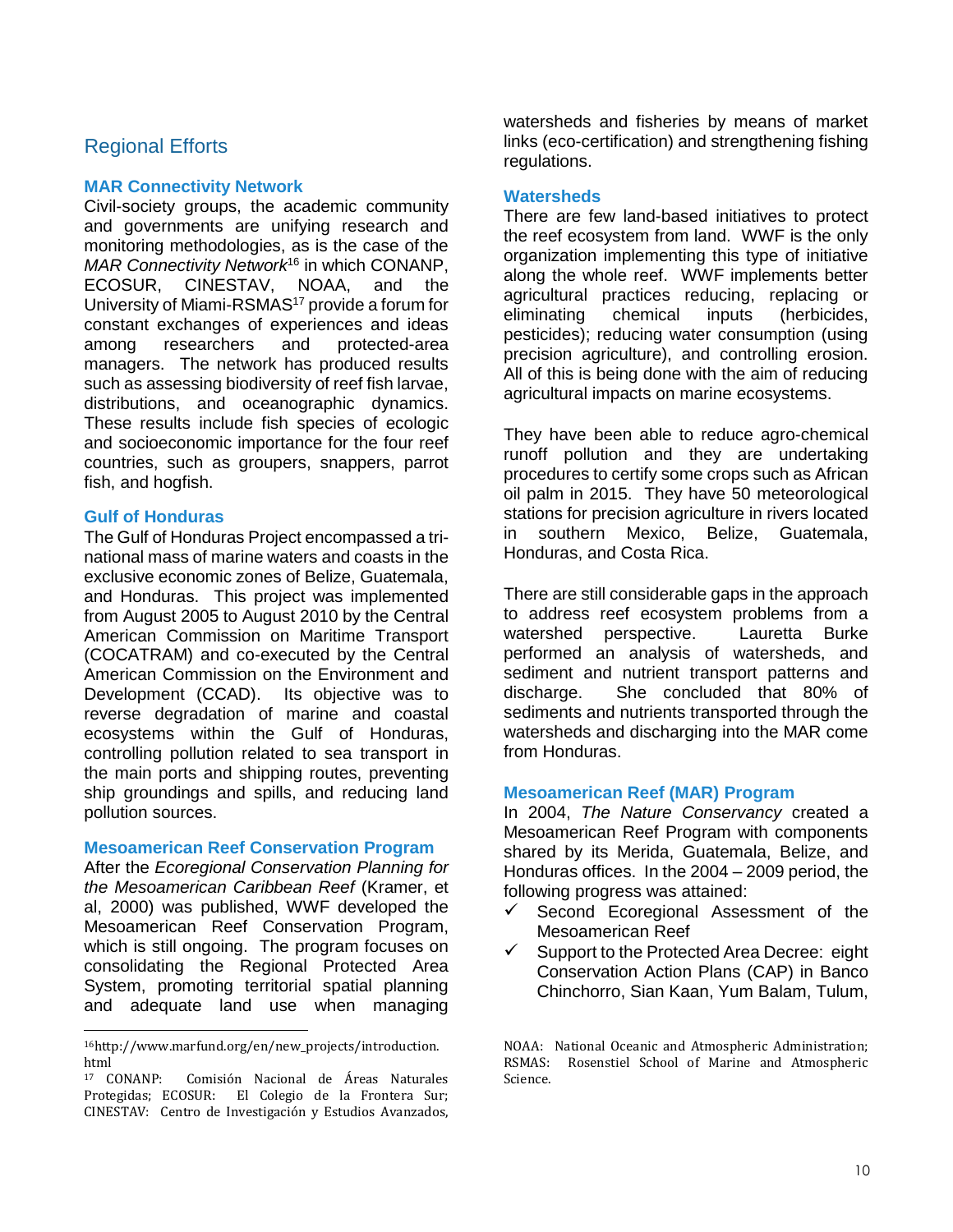Alacranes, Belize's Southern Reef Complex, Mayan Marine-Mountainous Corridor, which cover a 2-million hectare area.

- $\checkmark$  Three training modules: Training Manual for Marine Park Managers; Management Effectiveness Manual, and Marine-Coastal Protected Area Participative Planning Manual.
- $\checkmark$  Public Use Plans for Half Moon Caye and Blue Hole in Belize.

The Nature Conservancy's MAR program halted its operations in 2009 because of lack of funding.

#### **MAR Leadership Program**<sup>18</sup>

One of the most widely acknowledged regional initiatives is the MAR Leadership Program. Its efforts to promote training, exchanges by area managers, and exchanges of experiences by various countries have fostered human networking in the region and have strengthened MAR projects. The Leadership Program has brought value to the region as a result of shared knowledge, leadership training, exchange of experiences, identification of needs for cooperation and coordinated efforts. The program fosters close cooperation and good relations among the leaders of several countries. It has provided support to 47 leaders from four generations of sustainable coastal development, fisheries, recovery sites, protected area management, and the last generation, which includes the new field of interest: solid waste.

#### **Reefs for Life**

l

The initiative Reefs for Life, which aims to destine 10% of Belize's territorial waters to fishing reserves, is a good example of joint participation by civil society, government, and funding agencies. This initiative includes creating a permanent funding mechanism that takes advantage of investments aimed at climate-change adaptation.

Reefs for Life objectives includes consolidating a network of MPAs, with an emphasis on the central area of Belize, which includes the Turneffe and Lighthouse Reef atolls; establishing a network of fishing refuges and a

management system in the central and south regions of Belize; testing better surveillance technologies and developing zoning incentives, regulations, and mechanisms for coastal development.

#### **Healthy Reef Initiative (HRI)**

The initiative Healthy Reefs for Healthy People (HRI) was launched in 2004. It is an effort implemented by several institutions to monitor MAR health and the human decisions that have an impact on it. The organizations that participated in its creation were WWF, MAR, the World Bank, the Summit Foundation, and Perigee Environmental.

This initiative seeks to answer two fundamental questions: What is a healthy reef and how can its conditions be monitored with common indicators? How can scientific information be transferred to decision makers in order to establish the connections that result in conservation actions?

Throughout time, this initiative that has been implemented for 10 years has earned the respect of a considerable number of actors. Every two years, the HRI publishes a report on the ecological health of the reef and on alternate years, it publishes a report on the management by each of the four countries constituting the MAR. These reports seek to implement effective management actions and to emphasize the responsibilities of the public and private sectors, civil society, and the academic community. These reports have become a collective thermometer and an important tool. As with any assessment report, its results meet with different attitudes depending on its contents.

#### **Caribbean Challenge Initiative**

The Caribbean Challenge Initiative (CCI) applies to most Caribbean countries. In the case of the reef, the CCI only applies to Belize. The initiative proposes that 20% of all Caribbean waters be protected and a 40-million dollar fund be created

<sup>18</sup> <http://liderazgosam.org/informacion-general/>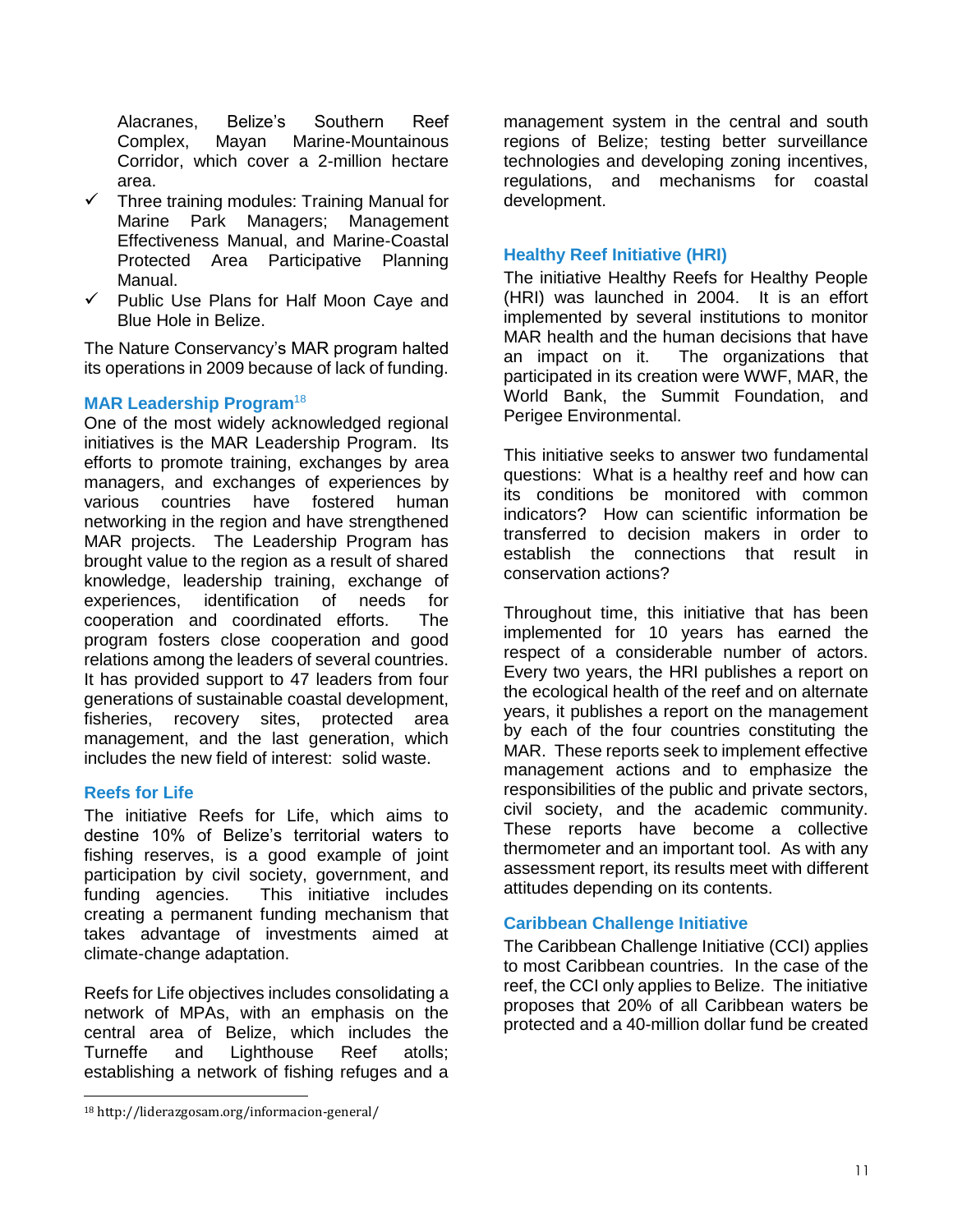for 8 countries<sup>19</sup> with participation of international organizations such as TNC, KfW, and the GEF. Caribbean government leaders have joined business leaders in a collective effort to protect their marine and coastal environments. The CCI proposes two general goals:

- 1. The "20 by 20" goal. To sustainably manage and conserve 20% of their marine and coastal environments by the year 2020.
- 2. Financial goal. To achieve the 20 by 20 goal. it will have sustainable financial mechanisms to provide constant resources in each of the participating countries.

#### **MAR Fund**

In February 2004, as the need for a regional fund and a coordinating institution became more evident, the representatives of conservation funds operating in each one of the MAR countries, supported by international institutions such as WWF, TNC, and RedLAC,<sup>20</sup> agreed to promote the creation of a Fund for the Mesoamerican Reef (the Mesoamerican Reef Fund–MAR Fund). The MAR Fund is a private and participative fund, with a Board of Directors, constituted by donors, experts, the CCAD, and environmental funds from each of the countries that constitute the Mesoamerican Reef: *Protected Areas Conservation Trust PACT* (Belize), Fundación para la Conservación de los Recursos Naturales y Ambiente en Guatemala (Foundation for the Conservation of Natural Resources and the Environment in Guatemala– FCG), Fundación Biosfera (Biosphere Foundation, Honduras) and the Fondo Mexicano para la Conservación de la Naturaleza (Mexican Nature Conservation Fund, Mexico). Its mission is to inspire regional and innovative solutions to critical issues in the Mesoamerican region, by means of significant long-term financial support so that future generations can enjoy and benefit from a reef system in good conditions.

The aim of this Fund is to provide funding to protect and conserve the marine ecosystems

 $\overline{a}$ 

that compose it and that are ecologically unique and vulnerable, as well as to promote the value and need to conserve resources, facilitating the incorporation of civil society in local decision making to guarantee the future availability of resources in the region.

MAR Fund started its conservation efforts with no sinking funds to invest in the region and no equity fund. It started its equity fund at the end of 2011 with 10 million Euros from the KfW German Development Bank. In December 2013, it received a 1-million Euro contribution from the French Fund for Global Environment (FFEM), and in December 2014, it received an additional 7-million Euros contribution from the KfW for the Mesoamerican Reef-Recovery Initiative to be implemented by MAR Fund and CCAD. At the end of 2014, it had invested 1,692,679 USD in conservation activities in the region.

MAR Fund is considered, second to the Tulum Declaration, the only entity with a regional vision that can promote funding at solid scales. In its initial years, its priorities focused on strengthening protected-area management, but now it will expand its scope of action to also invest in climate-change issues, which is being well accepted by the various organizations and institutions.



TNC: The Nature Conservancy. RedLAC: Network of Environmental Funds of Latin America and the Caribbean

<sup>19</sup> Bahamas, British Virgin Islands, the Dominican Republic, Grenada, Jamaica, Puerto Rico, St. Lucia, St. Kitts & Nevis, St. Vincent & the Grenadines

<sup>20</sup> WWF: World Wildlife Fund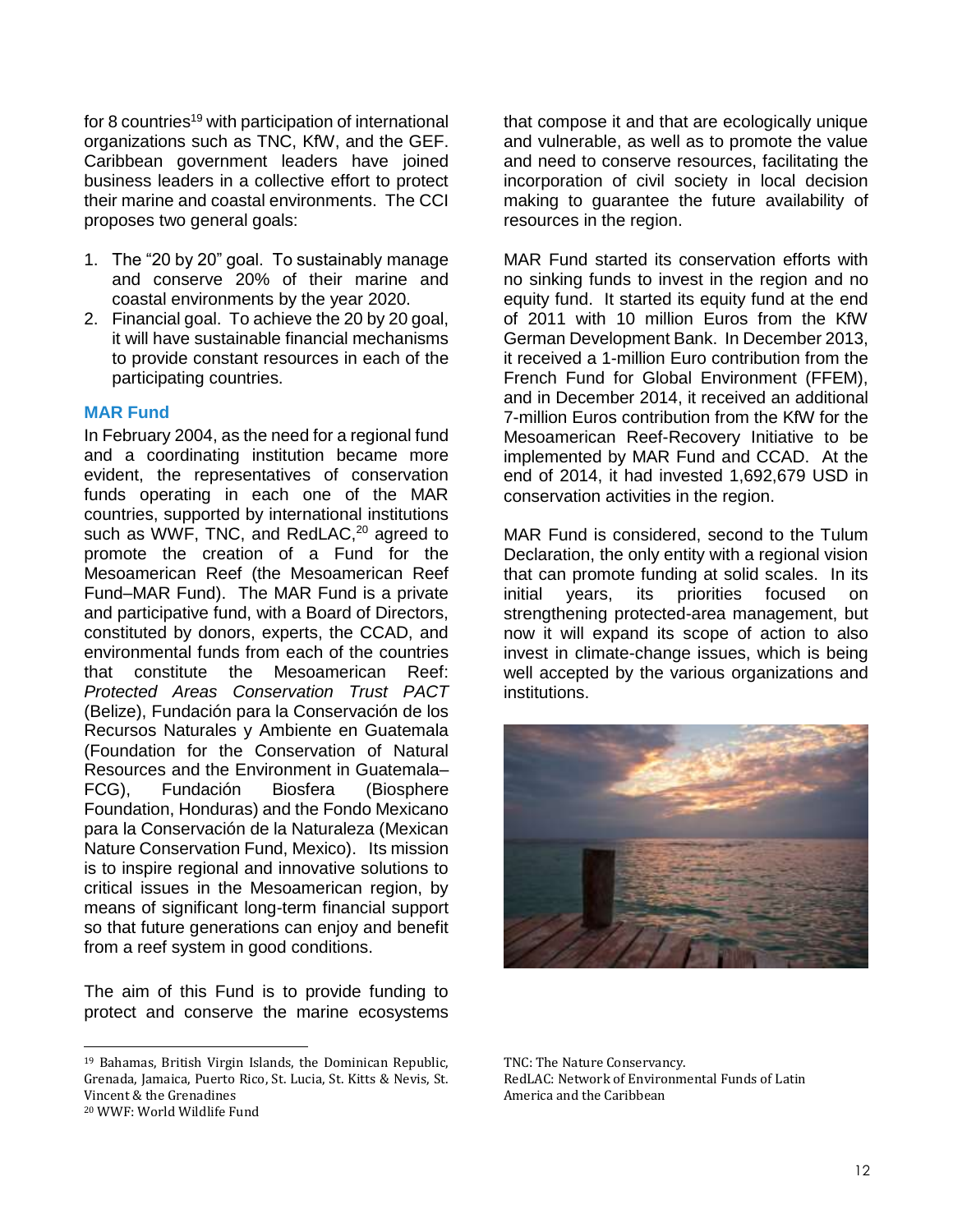MAR Fund has generated new funding channels and an integrating perspective in the four countries. Key stakeholders acknowledge the transparent way in which it manages resources.

Donors, experts, and institutions recommend that MAR Fund consider the following as part of its institutional strengthening process:

- To keep an open attitude with regard to the places where financial support is being destined and to efficiently communicate the selection criteria and strategies for sites being supported.
- To look for a mechanism that continues to allow an adequate level of implementation, in order to achieve conservation objectives.
- To recover, update, and share the regional databases in order to improve decision making and to keep an adequate historical memory.
- To look for mechanisms to make compatible political interests in the region. Frequently, regional conservation initiatives face differing public official attitudes that affect regional agreements.
- To increase the relevance and permanence of regional processes so that they are not hindered by short-term government and staff turnover within the government in power.
- To recognize the new increasingly complex regional context, which includes a greater number of local and international organizations working in the region; the results of creating local leadership; a private sector that is more aware of conservation issues, and a community that is more receptive to understanding the links between conservation and its own wellbeing.

# **Conservation and Sustainable Development Opportunities in the MAR**

The opportunity posed by the MAR to develop a multi-national conservation project is very important. The governments of the four countries are making efforts within their borders,

l

but it is not always easy for them to generate agreements with their neighbors. Civil-society organizations constitute a good way to achieve multi-national integration and to establish conservation actions when governments stop cooperating as a result of political contexts.

#### Conservation

The joint proposal by Mexico, Belize, Guatemala, and Honduras to propose MAR as a PSSA<sup>21</sup> (Ardisson et al., 2011) is an excellent opportunity to develop an action at the regional level. There is progress and experience in key issues that may be shared among the four countries. For example, Belize's Coastal Zone Management Act, a law that Mexico does not have, or the experience in establishing and implementing fishing refuges that Mexico can share.

The varied conservation efforts provide an opportunity to have a "crossed fertilization" among countries, through exchanges, conversations, etc. that can promote the sense of integration and the sense of belonging to one single region. The Regional Plan to Respond to the Lionfish Threat is an example of a regional reaction that constitutes an opportunity to strengthen and resume collaboration and to achieve a regional strategy to control lionfish.

#### Information/Knowledge

MAR's social context is not the same as it was eighteen years ago. At present the region has more civil-society organizations interested in reef conservation and a private sector that is more engaged in implementing conservation actions and in finding solutions to common threats.

The conditions of the reefs in the region make MAR a natural laboratory to undertake scientific research, either in pristine or impacted areas. The Banco Chinchorro reefs have not experienced substantial perturbations, so they are in a condition that is natural or almost natural. The state of knowledge of this system, as a reference framework, was published in 2003 in the special issue of the magazine "Bulletin of Marine Science"<sup>22</sup>.

<sup>21</sup> PSSA: Particularly Sensitive Sea Area

<sup>22</sup> Suarez Morales and Camarena-Luhrs, 2003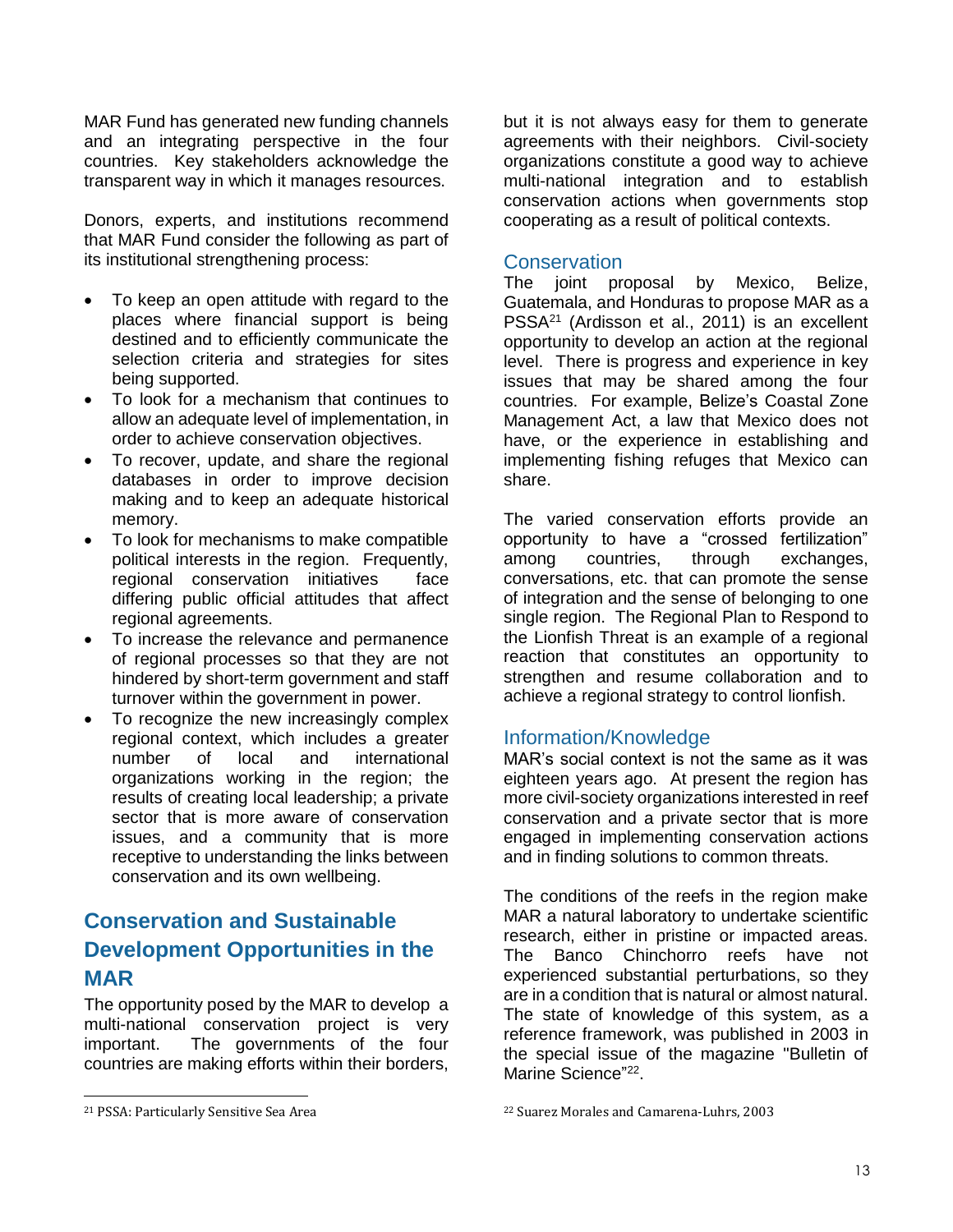*The varied conservation efforts provide an opportunity to have a "crossed fertilization" among countries, through exchanges, conversations, etc. that can promote the sense of integration and the sense of belonging to one single region.*

# Homogenizing Fishing-Management Instruments

It is important to develop a project that integrates the four countries in crosscutting issues. For example, homogenizing fishing-management instruments (establishing fishing seasons or close seasons for highly-migratory species). There is an opportunity to standardize monitoring methodologies by implementing Ecosystem-based Fishery Management (EBFM) and to standardize monitoring methodologies to determine critical habitats in the whole reef. Mexico has incorporated some additional criteria for reef monitoring that can contribute to updating and standardizing methodologies.

# **Donors Committed to MAR**

There are several donors that recurrently support conservation and sustainabledevelopment in MAR. Some of the main ones are:

# KfW

This is a government-owned German development bank with headquarters in Frankfurt, established on December 16, 1948. The KfW provides funding for policy development. Its main objectives are to reduce poverty, ensure peace, and co-design globalization.

# Summit Foundation

Established in 1991, Summit supports organizations whose efforts are aimed at improving quality of life and sustainability. It invests in three main strategies: Conserving the Mesoamerican reef, improving the urban quality of life, and caring for adolescent girls (the latter two are implemented mainly in New York's surrounding areas). Its investments in MAR focus on solving the three most important threats: overfishing, massive tourism, and effluents from agricultural activities.

# Oak Foundation

A private foundation that started to operate in 1983 with resources from "Duty Free" stores. It commits its resources to issues of global concern that produce effects on the neediest population of Belize, Bulgaria, Denmark, Ethiopia, India, the United Kingdom, the United States, and Zimbabwe. Since 1998, the Oak Foundation has been channeling resources to conserve the portion of the reef that runs along the Belizean coasts. It provides support to training, research, communication, and public policies in order to improve marine areas, marine-resource management, funding, and economic development.

# USAID

The United States Agency for International Development invests resources to reduce poverty and strengthen resilient and democratic societies. With resources from the US Federal budget, it provides support to the four countries bordering the Mesoamerican Reef so that they protect their natural resources and adapt to the impact caused by changing climate patterns. In 2004, it provided 3 million USD in funding, for a period of three years, to the International Coral Reef Action Network (ICRAN), whose activities concluded in 2012.

A regional program funded by USAID to manage aquatic resource and economic alternatives (MAREA) for 13,888.734 USD started in January 2010 and end in March 2015. It invests in Central American countries (including Costa Rica and Panama) to support coastal-marine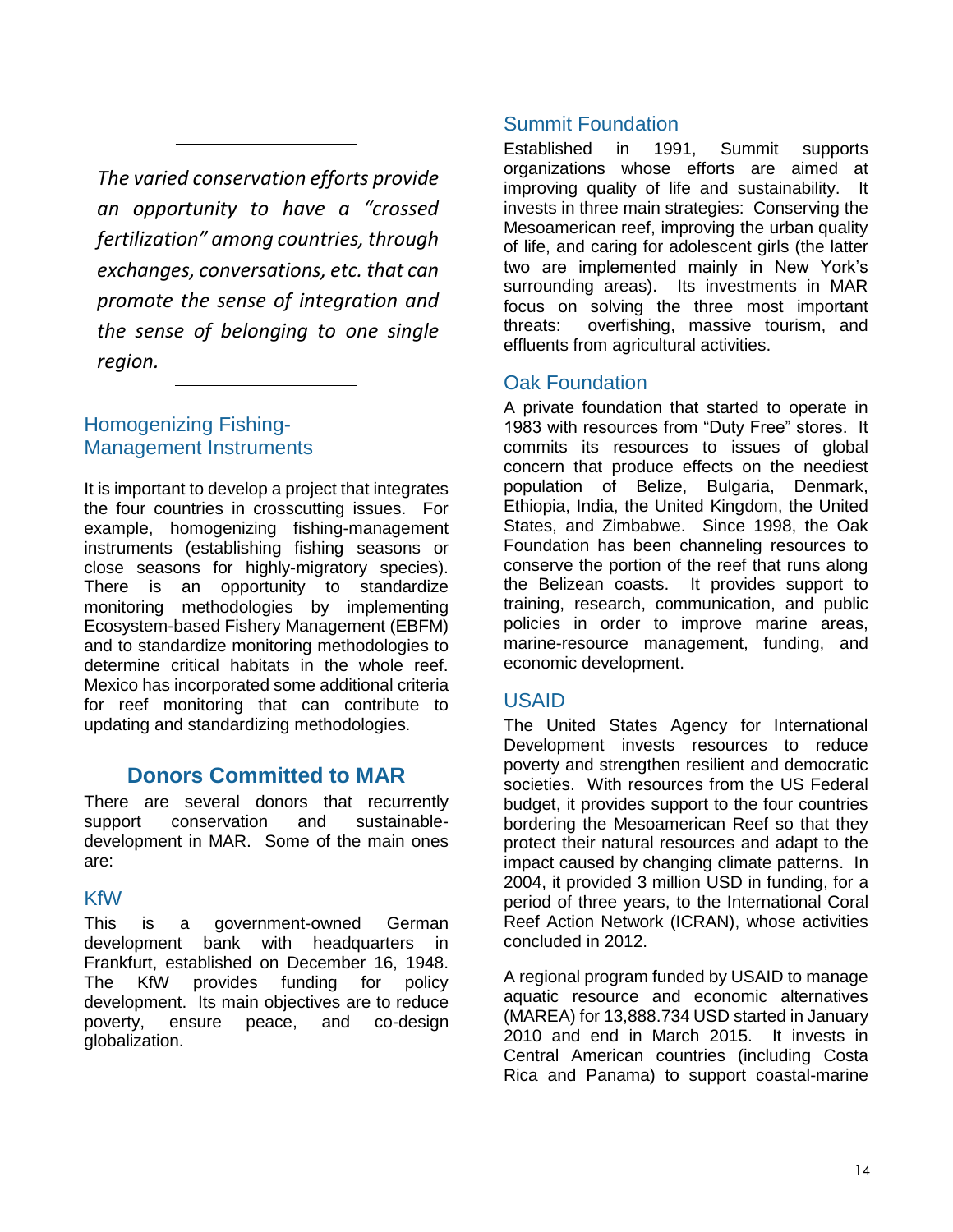management practices and market solutions adapted to local sustainability.

USAID's present strategy is to invest in each one of the reef countries, targeting issues such as justice and economic growth. USAID is also implementing a climate-change mitigation component, but it does not necessarily target marine-coastal environments.

### Global Environment Facility (GEF)

The Global Environment Facility is an organization based on international cooperation, in which 183 countries cooperate with each other and with civil-society institutions and the private sector to face environmental challenges. Since it was created in 1991, the GEF has provided 12.5 billion USD in funding by means of grants to 165 countries. The Global Environment Facility, GEF, in its fifth assembly that took place in Cancun in May 2014, announced that it would invest 10 million USD to protect the Mesoamerican Reef. "The objective of the project is to improve regional cooperation to maintain the ecological integrity of the Mesoamerican Reef", said the Central American Commission on the Environment and Development, which is leading project implementation with WWF as the GEF agency. There are very varied expectations about the changes that these additional resources will generate on ecosystem health. The project seeks to harmonize national laws to combat lionfish. It will also invest in the integral management of watersheds, establishing publicprivate mechanisms, and in national capacities for integral marine planning. GEF's announcement in Cancun generated skeptical and triumphalist reactions.

#### IDB

 $\overline{a}$ 

The International Development Bank, established in 1959 as the main development funding source in Latin America and the Caribbean, provides support to the region in order to reduce poverty and inequalities. It

operates as a regular bank, but it also gives grants, provides technical assistance, and engages in research. At present there are three projects –two of them are regional and one is specifically for Mexico– being funded by IDB, for a total amount of 1.5 million USD. For Mexico: Environmental Practices to Conserve Tourist Destinations in the Mesoamerican Reef  $(520,000$  USD $)^{23}$ , and at the regional level: Making the most of the Global Conservationist Community to Boost Tourism  $(570,000 \text{ USD})^{24}$ and Project on Environmental Practices to Conserve Tourist Destinations in the Mesoamerican Reef (420,000 USD)<sup>25</sup>.

# FFEM

The French Fund for Global Environment<sup>26</sup> Works to promote environmental protection in developing countries. It was established in 1994. Its investments in the Mesoamerican Reef focus on strengthening governance in marine and coastal areas at the local and regional levels.

<sup>23</sup> http://www.iadb.org/es/proyectos/project-informationpage,1303.html?id=ME-M1065

<sup>24</sup> http://www.iadb.org/es/proyectos/project-informationpage,1303.html?id=RG-M1206

<sup>25</sup> http://www.iadb.org/es/proyectos/project-informationpage,1303.html?id=RG-T2331

<sup>26</sup> http://www.ffem.fr/accueil-FFEM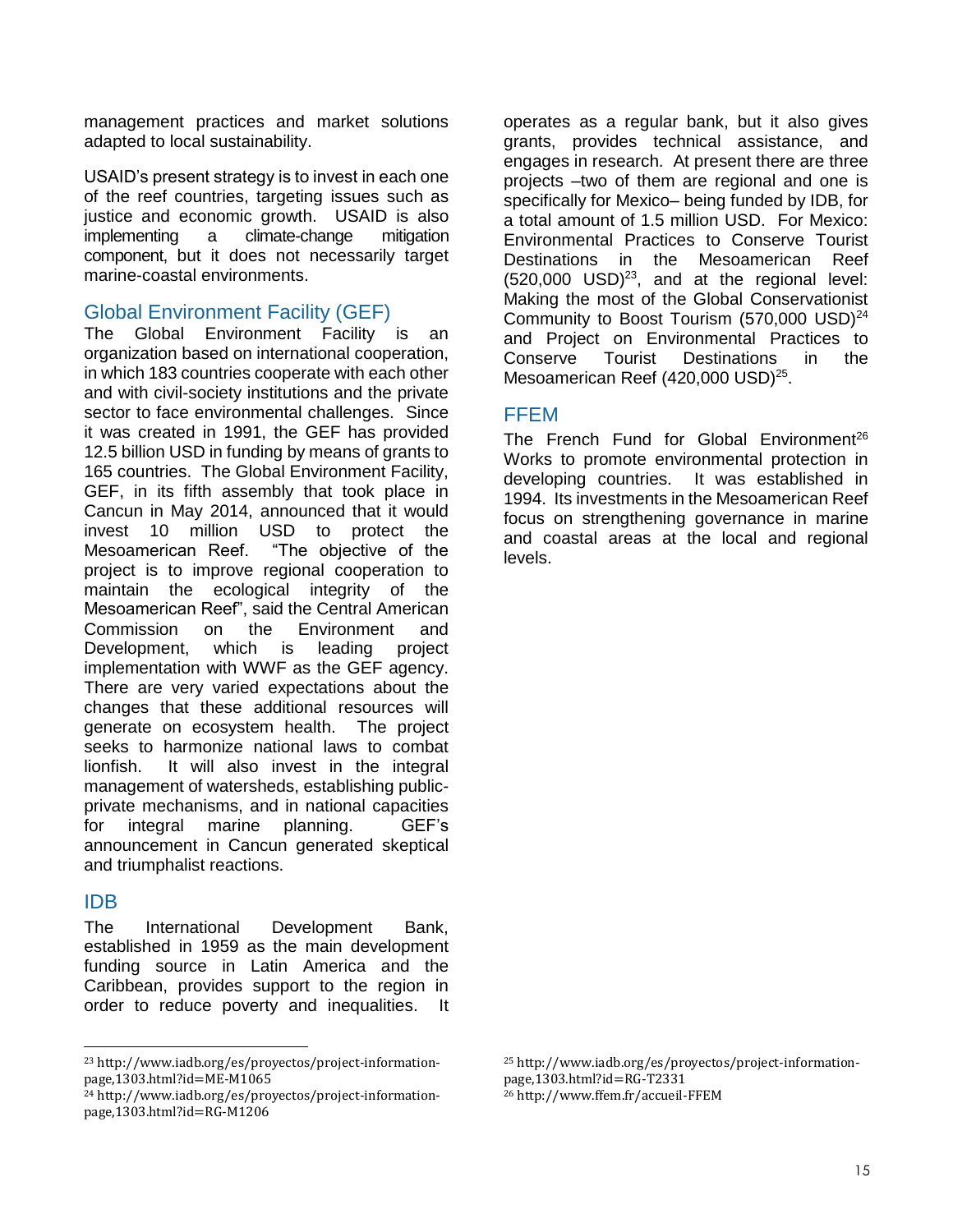# **References**

# Bibliographic Citations

- . <sup>2-9-10-14</sup> Ardisson, P. et al. (2011) El Sistema Arrecifal Mesoamericano-Mexico: Consideraciones para su Designación como Zona Marítima Especialmente Sensible (The Mesoamerican Barrier Reef System-Mexico: Considerations for its Designation as a Particularly Sensitive Sea Area). *Hidrobiológica*. 21 (3), 261–280.
- $\blacksquare$ <sup>3</sup> Daldabuit, G. M., H. Cisneros & E. Valenzuela. 2006b. Globalización y turismo en el sur de Quintana Roo (Globalization and Tourism in Southern Quintana Roo). *Estudios de Cultura Maya*
- . <sup>6</sup>SEMAR, 2002; Murray, 2007; García-Salgado *et al*., 2008.
- . <sup>8</sup> Healthy Reefs Initiative (2008) *Eco-Health Report Card for the Mesoamerican Reef: An Evaluation of Ecosystem Health*.
- . <sup>12</sup> Ecoregional Conservation Planning for the Mesoamerican Caribbean Reef. Washington, D.C., World Wildlife Fund. 2002
- . <sup>13</sup> Ecoregional Assessment of the Mesoamerican Reef Marine Conservation Plan. TNC. 2008
- . <sup>15</sup> TNC (2009) *Mesoamerican Reef Program Conservation Accomplishment 2004 – 2009*. P.1–5.
- . <sup>22</sup> Bulletin of Marine Science. Suarez Morales and Camarena-Luhrs 2003
- **Report from the Field December 2004. The Summit Foundation**
- 2012 Report Card from the Mesoamerican Reef. Healthy Reef for Healthy People Initiative.
- Modelamiento Hidrológico de la Descarga de las Cuencas Hidrológicas en el Arrecife Mesoamericano. Síntesis del Análisis (Hydrological Modeling of Watershed Discharges into the Mesoamerican Reef. Summary of the Analysis) - December 1, 2006. Lauretta Burke and Zachary Sugg
- **Annual Report. MAR Fund 2012**
- Regional Strategy to Respond to the Lionfish Threat in the Great Caribbean. CONANP
- 2014 Eco Audit of the Mesoamerican Reef Countries. Healthy Reefs for Healthy People.
- Results Report on a GEF Grant to the Central American Commission on Environment and Development for the Conservation and Sustainable Use of the MAR Project. World Bank.
- USAID-Mexico Country Development Cooperation Strategy FY 2014 FY 2018.
- WWF. 2006. Mejores Prácticas de Pesca en Arrecifes Coralinos. Guía para la Colecta de Información que Apoye el Manejo de Pesquerías Basado en Eco-sistemas (Best Fishing Practices in Coral Reefs. Guide to Gather Information Supporting Ecosystem-Based Fishery Management). WWF Mexico/Central America. 81 pages
- Mesoamerican Reef Alliance ICRAN-MAR Project. Terminal Report. Executive Summary. 2007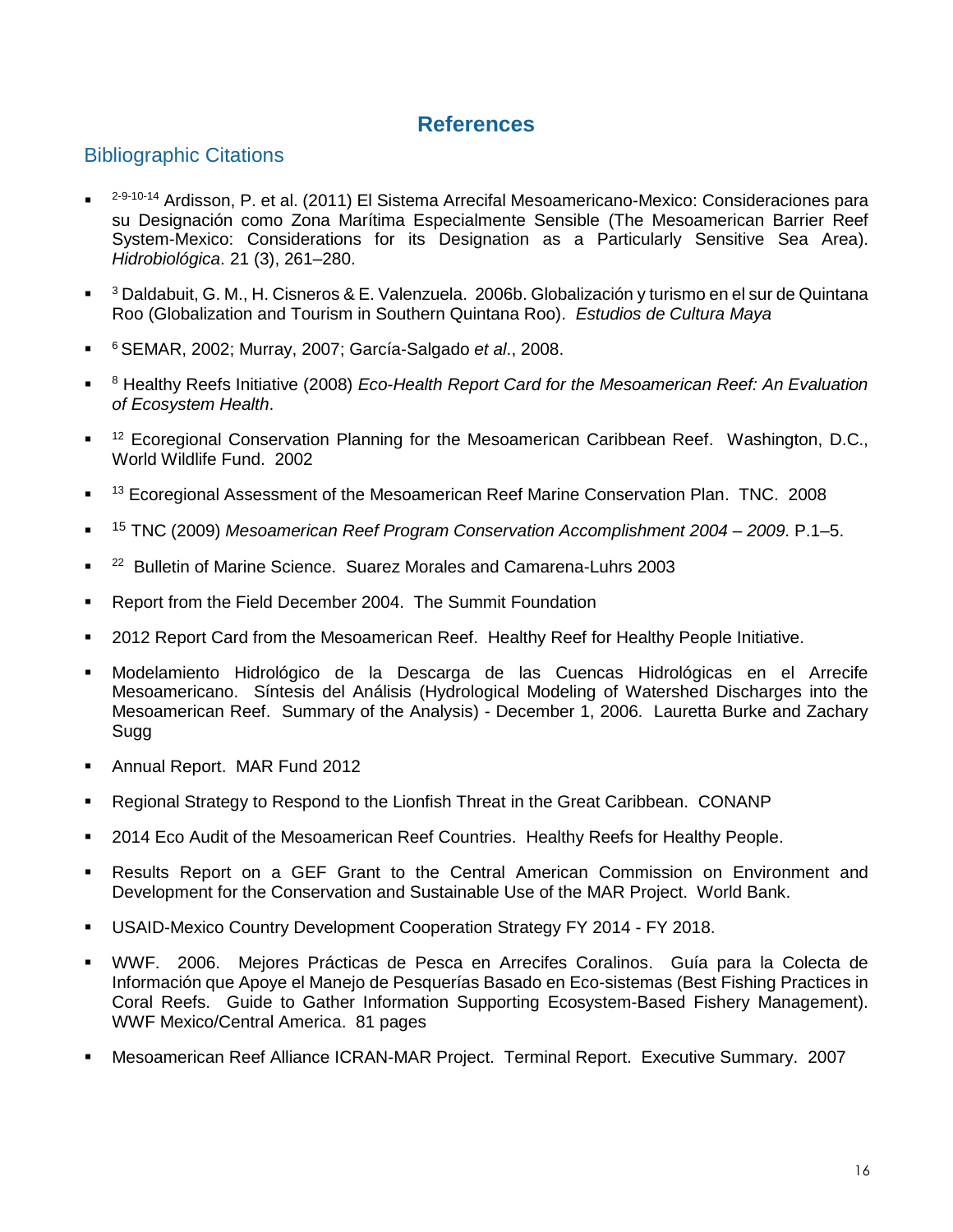# Internet Citations

- SEMARNAT (2014) *Sistema Arrecifal Mesoamericano (SAM) [Mesoamerican Reef System (MAR)]* [online]. Available from: http://www.semarnat.gob.mx/leyes-y-normas/tratadosinternacionales/cooperacion-regional/frontera-sur/sistema-arrecifal (Accessed 15 June 2014).
- $\blacksquare$ <sup>1</sup> http://www.inecc.gob.mx/descargas/ai/doc\_32.pdf – Signing of the Tulum Declaration
- $\blacksquare$ <sup>7</sup> [www.healthyreefs.org](http://www.healthyreefs.org/) - Healthy Reefs Initiative
- . <sup>11</sup> Fondo para el Medio Ambiente Mundial (World Wildlife Fund) [www.wwf.org.mx](http://www.wwf.org.mx/)
- . <sup>16</sup> [http://www.marfund.org/en/new\\_projects/introduction.html](http://www.marfund.org/en/new_projects/introduction.html) - MAR Connectivity Network
- . <sup>18</sup> <http://liderazgosam.org/informacion-general/>- MAR Leadership Program
- .  $23$  http://www.iadb.org/es/proyectos/project-information-page,1303.html?id=ME-M1065 – Project on Environmental Practices to Conserve Tourist Destinations in the Mesoamerican Reef
- $\blacksquare$  $24$  http://www.iadb.org/es/proyectos/project-information-page,1303.html?id=RG-M1206 – Project on Making the Most of Global Conservationist Community to Boost Tourism
- $\blacksquare$ <sup>25</sup> http://www.iadb.org/es/proyectos/project-information-page,1303.html?id=RG-T2331 –Project on Environmental Practices to Conserve Tourist Destinations in the Mesoamerican Reef
- $\blacksquare$ <sup>26</sup> http://www.ffem.fr/accueil-FFEM - French Fund for Global Environment